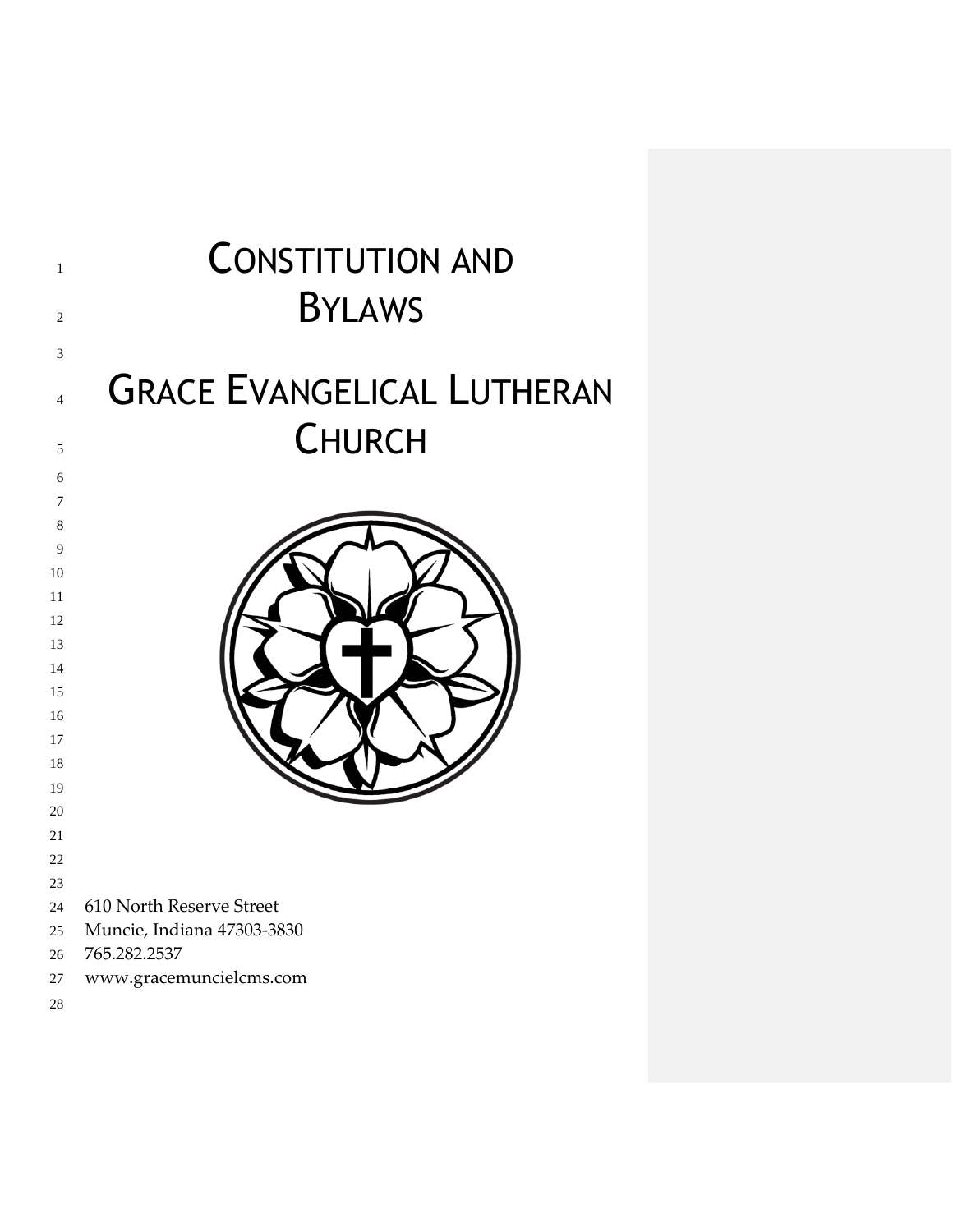|    | CONSTITUTION OF GRACE EVANGELICAL LUTHERAN CHURCH                                |
|----|----------------------------------------------------------------------------------|
| 2  | OF MUNCIE, DELAWARE COUNTY, INDIANA                                              |
| 3  |                                                                                  |
| 4  | The congregation was organized, and the original version of the constitution was |
| 5  | adopted February 6, 1938.                                                        |
| 6  |                                                                                  |
| 7  | The Constitution of Grace Evangelical Lutheran Church was amended and adopted by |
| 8  | the congregation on the following dates:                                         |
| 9  |                                                                                  |
| 10 | October 7, 1951                                                                  |
| 11 | January 10, 1984                                                                 |
| 12 | January 14, 1986                                                                 |
| 13 | September 10, 1991                                                               |
| 14 | September 8, 1998                                                                |
| 15 | October 2, 2007                                                                  |
| 16 | February 8, 2013                                                                 |
| 17 |                                                                                  |
| 18 |                                                                                  |

# CONSTITUTION OF GRACE EVANGELICAL LUTHERAN CHURCH

Approved by Voters Assembly --/--/--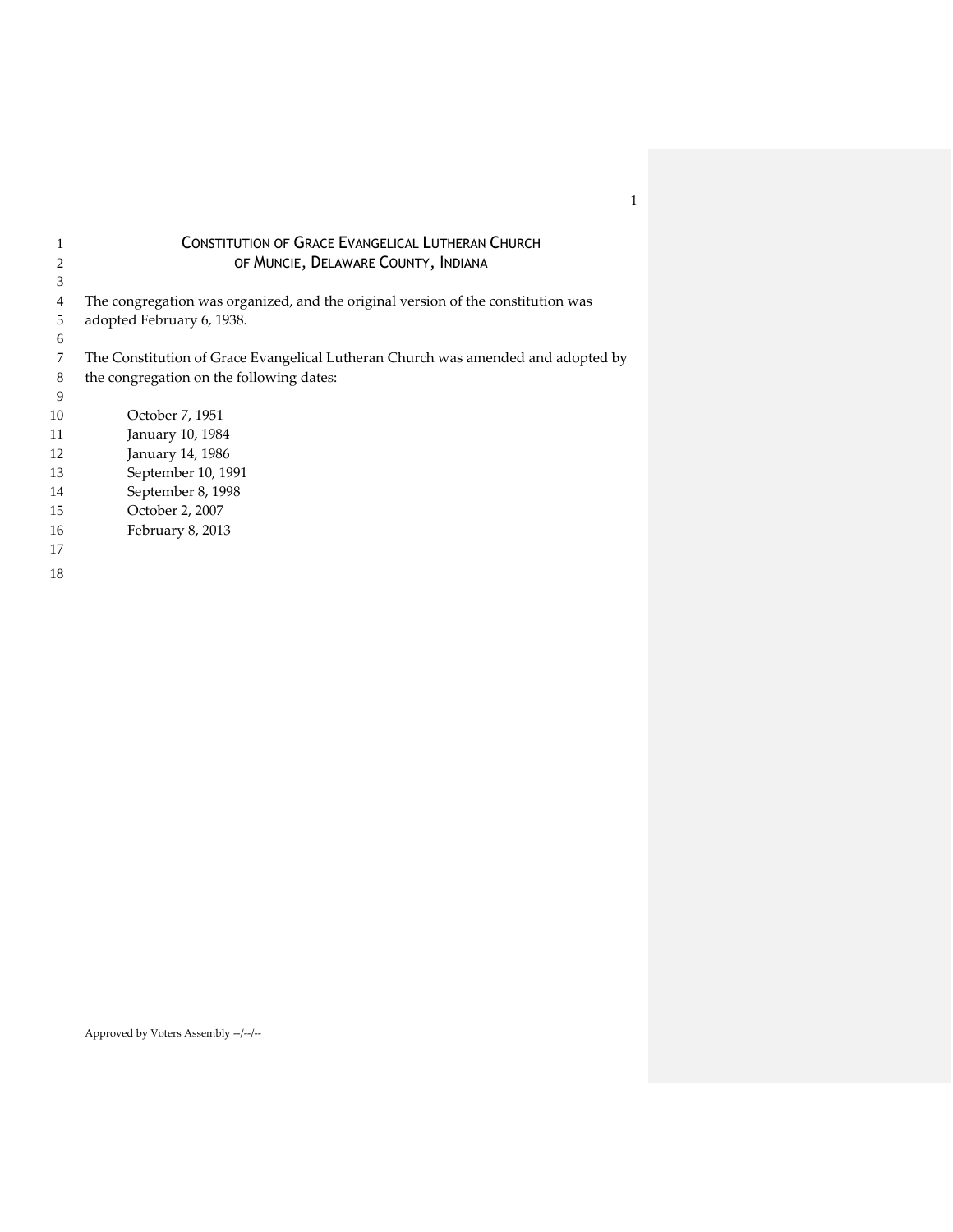| 1              | <b>CONSTITUTION OF</b>                                                                         |
|----------------|------------------------------------------------------------------------------------------------|
| $\overline{c}$ | <b>GRACE EVANGELICAL LUTHERAN CHURCH</b>                                                       |
| 3              | MUNCIE, INDIANA                                                                                |
| 4              |                                                                                                |
| 5              | Preamble                                                                                       |
| 6              |                                                                                                |
| 7              | Whereas Christians should practice fellowship with all those who profess the true              |
| 8              | doctrine (Acts 2:24; Hebrews 10:24-25), and                                                    |
| 9              |                                                                                                |
| 10             | Whereas they should endeavor to keep the unity of faith (Ephesians 4:3–6; 1 Corinthians        |
| 11             | $1:10$ , and                                                                                   |
| 12             |                                                                                                |
| 13             | Whereas as a body they should administer the Office of the Keys (John 20:21–23;                |
| 14             | Matthew 18:17-20), and                                                                         |
| 15             |                                                                                                |
| 16             | Whereas in such a body all things should be done decently and in order (1 Corinthians          |
| 17             | $14:40$ ); therefore,                                                                          |
| 18             |                                                                                                |
| 19             | We, the undersigned, herewith adopt the following Constitution and its Bylaws                  |
| 20             | according to which all the affairs of this congregation, both spiritual and material, shall be |
| 21             | conducted.                                                                                     |
| 22             |                                                                                                |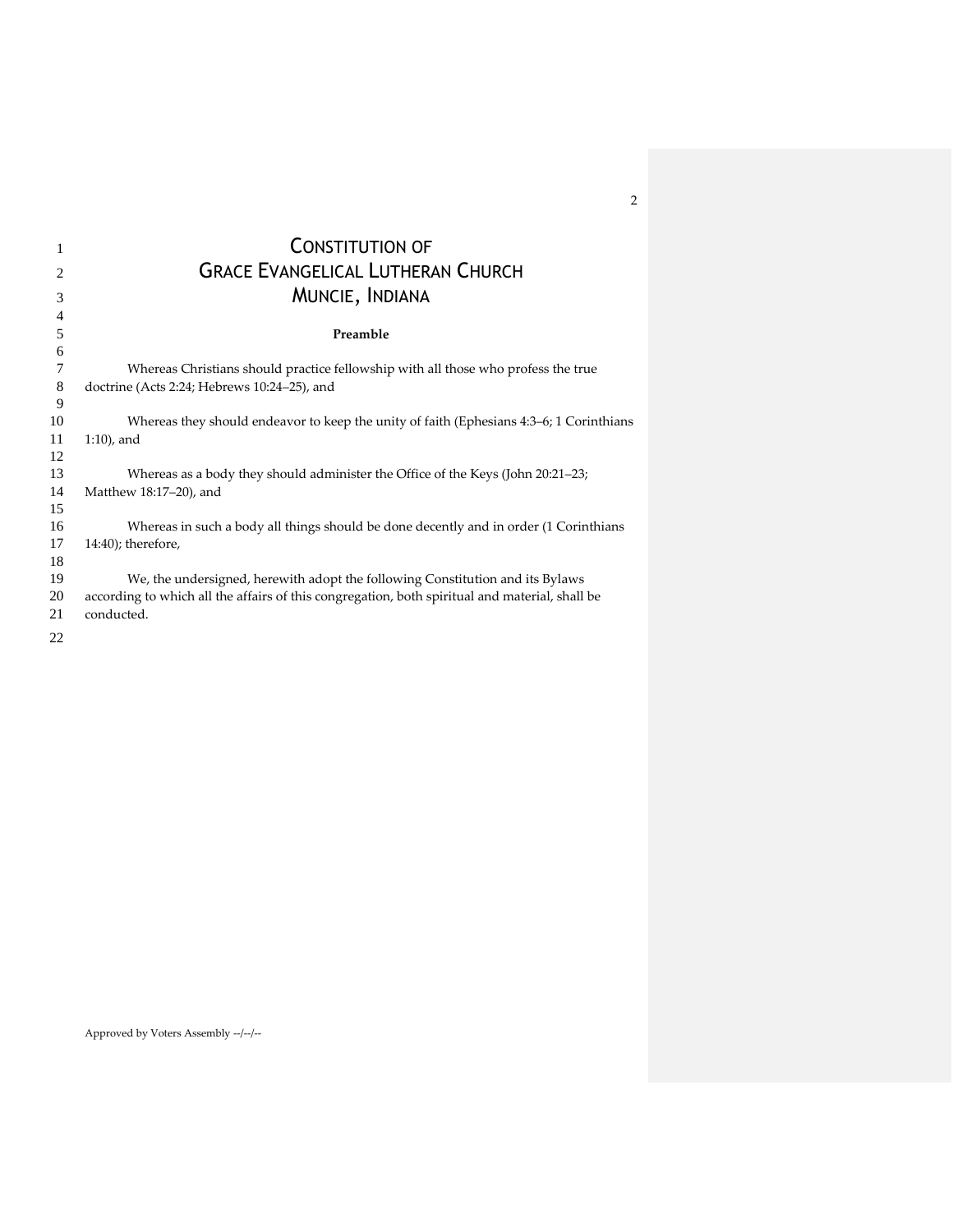# 1 CONSTITUTION

## **Article I. Name** The name of this congregation shall be Grace Evangelical Lutheran Church, Inc., Muncie, Indiana. **Article II. Purpose and Mission** The purpose of this body shall be that of a religious organization, established and maintained not for monetary profit, but for disseminating the Gospel of Jesus Christ according to the confessional standard of the Evangelical Lutheran Church as set forth in the Declaration of Creed. As men, women, and children united in faith and worship by the Word of God, Grace Evangelical Lutheran Church exists to make disciples of all within our congregation's reach, giving clear witness of our Savior's love and forgiveness for all who believe in Him, through our worship, education opportunities, and service to our Lord. **Article III. Declaration of Creed** This congregation as a body and all its members as individuals accept the following 22 without reservation:<br>23 1. The Scrip 1. The Scriptures of the Old and New Testaments as the written Word of God and as the only norm and rule of faith and practice; and 2. All the Symbolical Books of the Evangelical Lutheran Church as a true and unadulterated statement and exposition of the Word of God, to wit: the three Ecumenical Creeds (the Apostles' Creed, the Nicene Creed, and the Athanasian Creed), the Unaltered Augsburg Confession, the Apology of the Augsburg Confession, the Smalcald Articles, the Large Catechism of Luther, the Small Catechism of Luther, and the Formula of Concord as these are contained in the Book of Concord. **Article IV. Membership**

## **Baptized Membership**

 Baptized members are all who have been baptized in the name of the Triune God and who are under the spiritual care of the Pastor(s) and of this congregation, including the children who have not yet been confirmed. 

## **Communicant Membership**

 *Conditions of Communicant Membership*—Communicant membership in this congregation can be obtained and held by such as meet these conditions:

43 • Are baptized;

Approved by Voters Assembly --/--/--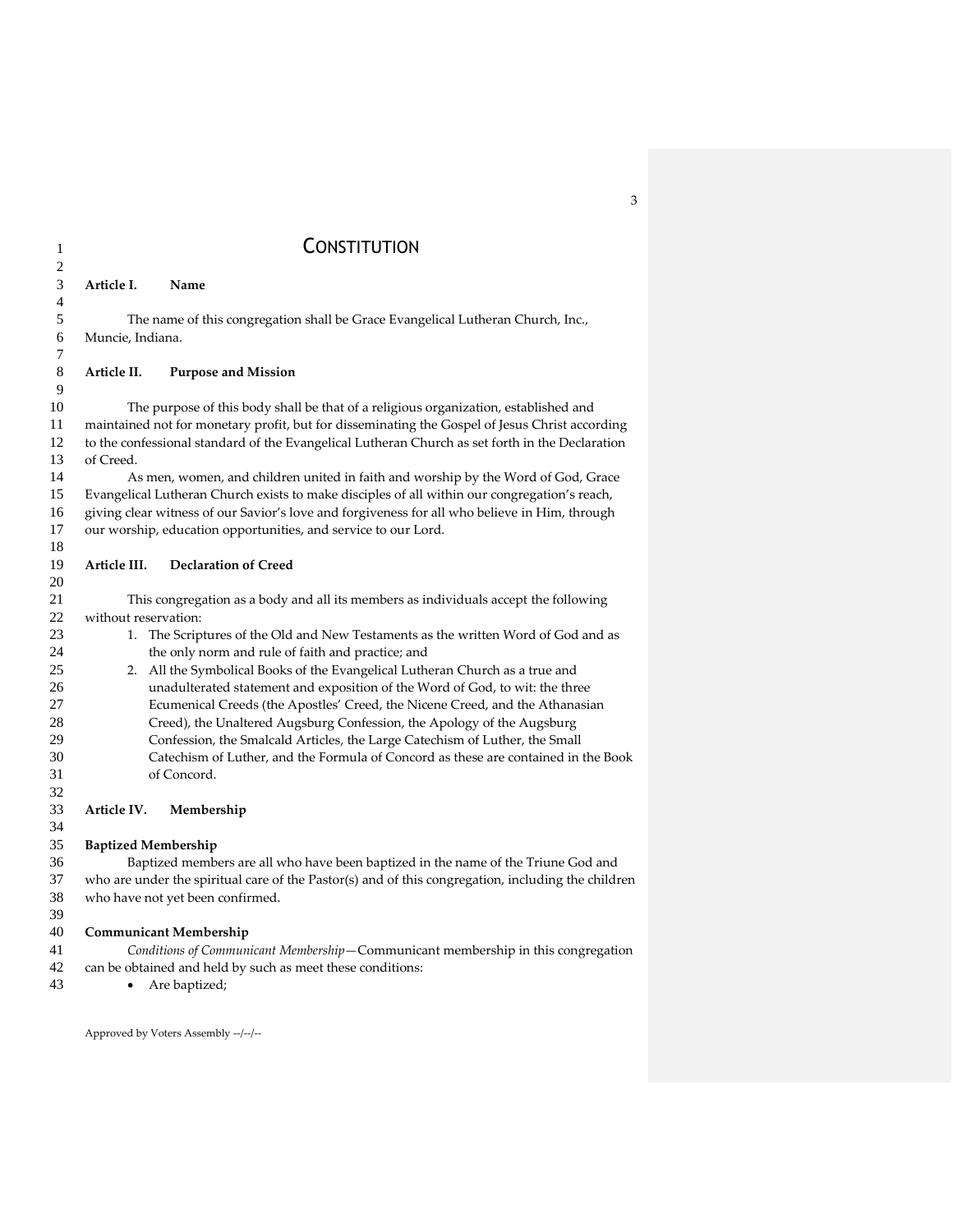- Declare their acceptance of and adherence to the Declaration of Creed as contained in Article III of this Constitution (Hebrews 10:23);
- Are familiar with Luther's Small Catechism and declare their acceptance thereof (1 Peter 3:15);
- Do not live in manifest works of the flesh (Galatians 5:22–25); and
- Are not members of a lodge, society, or other organization in conflict with the Word of God by its religious teachings and practices (2 Corinthians 6:14–18; Romans 16:17– 18; Titus 3:10–11) and/or secrecy (Matthew 10:27; John 3:20–21).

 *Reception of Members—*Applicants for communicant membership from an Evangelical Lutheran congregation with the same synodical affiliation shall present a Letter of Transfer from said congregation.

 Applicants for communicant membership from a Lutheran church of any affiliation shall give satisfactory evidence of their qualifications for membership in an interview with the Pastor(s) and the Elders. Other applicants shall receive adequate course instruction in Luther's Small Catechism and shall declare their acceptance of the Doctrine of Holy Scriptures and the exposition of the same in the Lutheran Confessions (see Article III) in the presence of witnesses, whereupon they shall be received as members.

*Duties of Members*—These are the duties of every communicant member:

- Attend public worship diligently and partake of Holy Communion frequently;
- Send the children of school age to and be responsive toward Christian training, education, and Catechetical instruction for themselves and their household;
	-
- Give according to their ability of their time, talents, and treasure; and
- Submit and conform to the rules and regulations established by the congregation.

#### **Voting Membership**

 Only confirmed members who are of Indiana's legal voting age, have been accepted by the Voters Assembly, and have read and signed the Constitution and Bylaws of the congregation shall be entitled to vote and to hold office. However, female members may not be elected or appointed to serve in the office of President, Vice President, or Elder. 

## **Associate Membership**

 *Eligibility*—Associate membership in this congregation can be obtained and held by any person who meets these requirements:

- Is a communicant member in good standing of a Christian congregation in
- fellowship with The Lutheran Church—Missouri Synod;
- Adheres to Article III of this Constitution; and
- Is enrolled in, or is an immediate family member of a person enrolled in, a regional institution of higher learning.
- *Reception of Associate Members*—An eligible person may receive associate membership upon recommendation by the Pastor(s) and approval by the Elders.
- *Termination of Associate Members*—A person's associate membership shall automatically expire upon conclusion of that person's or family member's enrollment in a regional institution

Approved by Voters Assembly --/--/--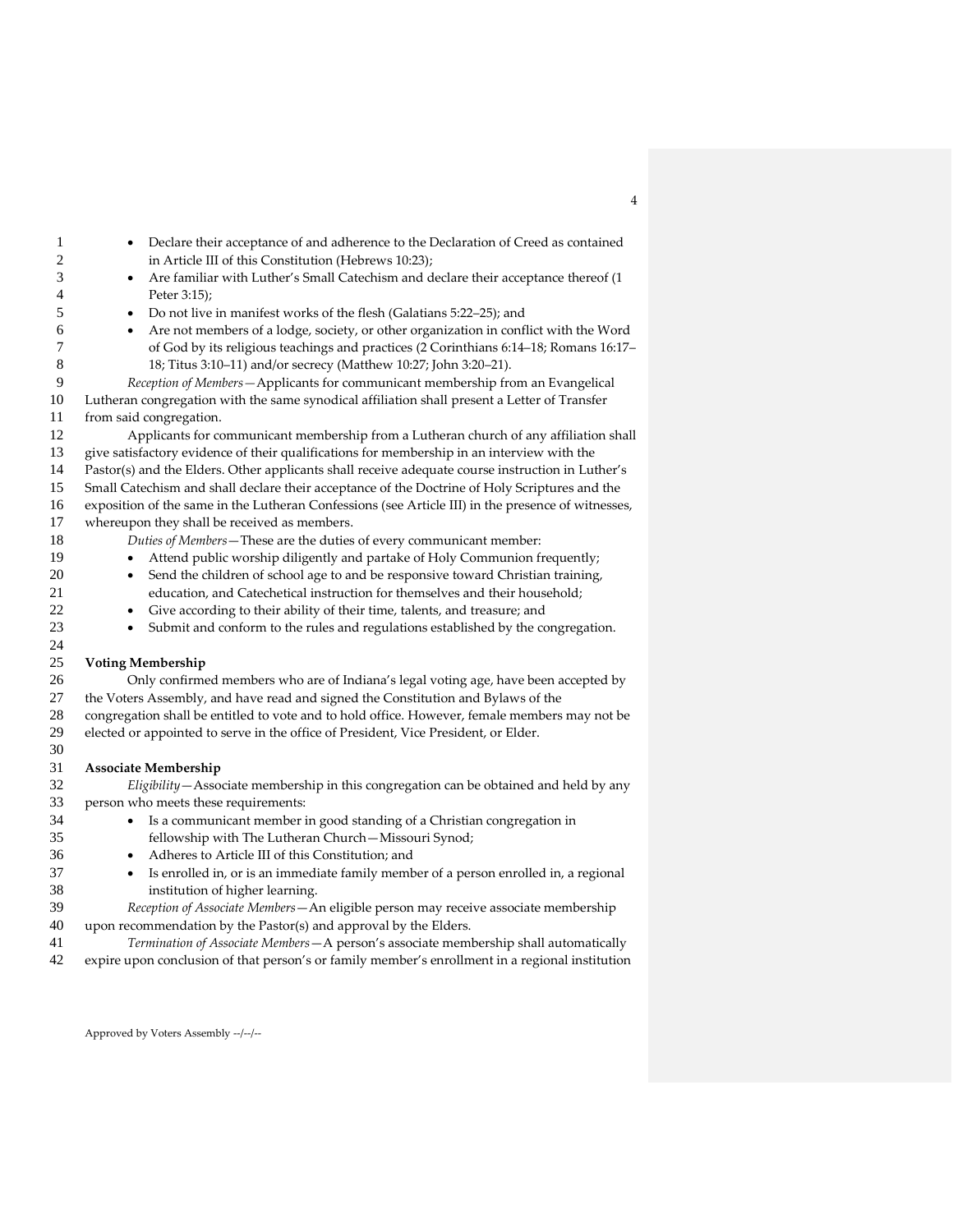of higher learning. Or a person's associate membership may be terminated upon recommendation by the Pastor(s) and approval by the Elders. *Duties of Associate Members*—Associate members share the same duties of members listed in Article IV of this Constitution. *Rights of Associate Members*—Associate members may serve as unofficial members of all committees of this congregation. Each associate member shall be under the spiritual care of the Pastor(s) of this congregation, in consultation with the Pastor(s) of his or her home congregation. **Article V. Release and Withdrawal** Members desiring a release for the purpose of joining a congregation of the same synodical affiliation shall obtain a written Letter of Transfer from the Pastor(s) after approval by the Elders. Members who leave without a transfer and who, for a period of one (1) year, have not fulfilled their duties per Article IV shall have thereby forfeited their membership. **Article VI. Church Discipline** It shall be the duty of the congregation to discipline an erring member in accordance with the various grades prescribed in Matthew 18:15–17. The disciplining of an erring member shall be administered by the Pastor(s) and the Elders. Persons unwilling to submit to this divine rule shall be adjudged as such, as having self- excluded. Manifest and impenitent sinners, after fruitless admonition, shall be excommunicated. Excommunicated and self-excluded persons shall be reinstated into membership after repenting and asking forgiveness and professing their personal faith in the Lord, Jesus Christ, as their Savior. **Article VII. Property Rights of the Congregation** The congregation, represented by the Voters Assembly, shall have the right to acquire, hold title to, and manage such property as is necessary for the successful realization of its aims and stated purposes. Everything owned by the congregation, whether movable or fixed, is the estate of the congregation. Members who separate themselves from the congregation or who have their names stricken from the membership records by excommunication, self-exclusion, or otherwise forfeit all claims to the property of the congregation. If, at any time, a separation or division on account of doctrine should take place in this congregation—which we pray that God may mercifully prevent!—the property of the 40 congregation and all the benefits connected therewith shall remain with those members who adhere to the Declaration of Creed in Article III of this Constitution. adhere to the Declaration of Creed in Article III of this Constitution. The privilege and right of appeal, however, shall always be granted any dissenter or dissenters whether they constitute a minority or a majority of the membership. The appeal shall

Approved by Voters Assembly --/--/--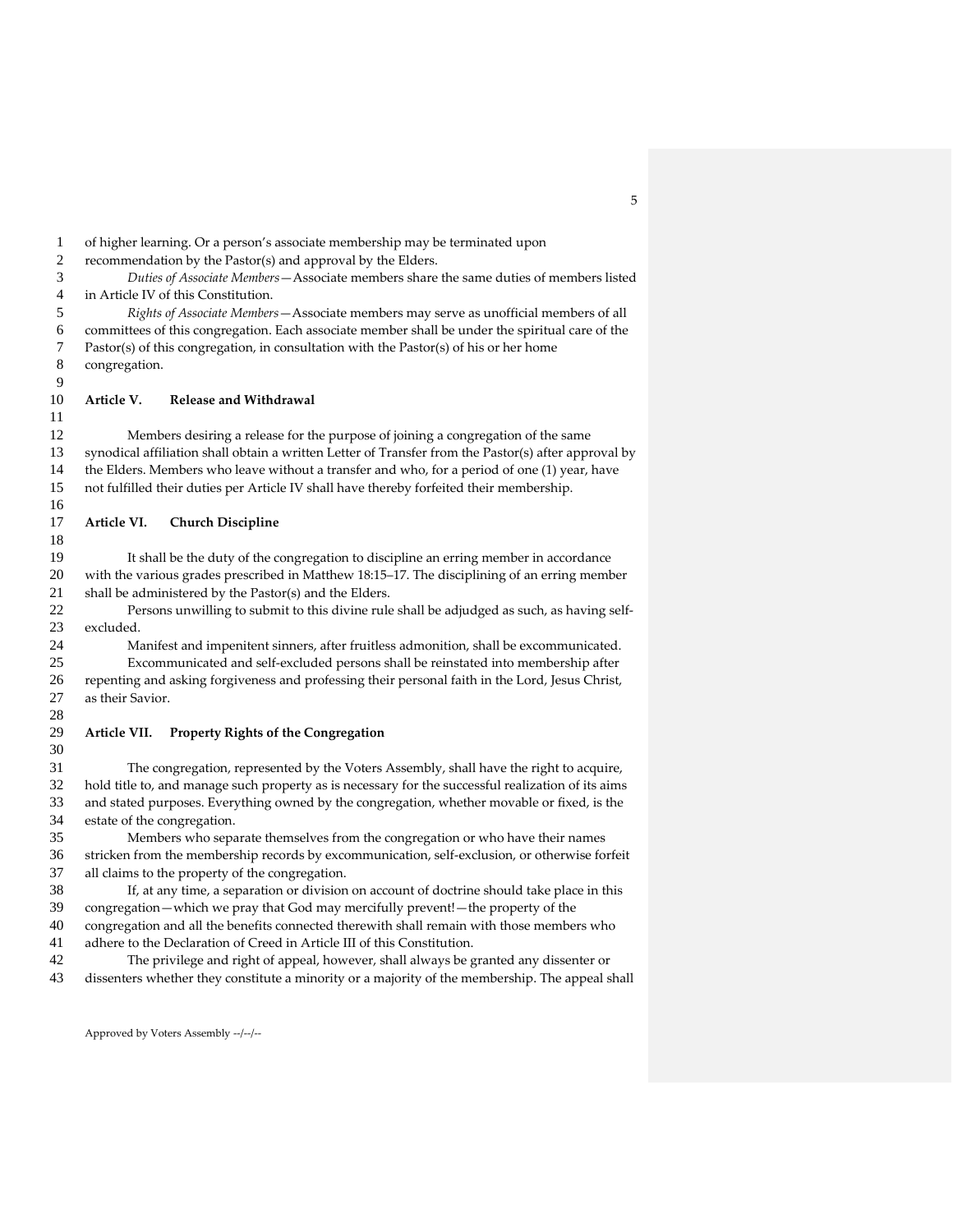be placed before the district of which this congregation is a member. Should this district fail in

its efforts to arrive at an amicable, God-pleasing solution, then the appeal shall be brought

before the synod of which this congregation is a member. The decision of synod shall be

decisive and final.

 In the event the congregation should totally disband, the property and all rights connected therewith shall be transferred to the Indiana District of The Lutheran Church— Missouri Synod.

## **Article VIII. Authority and Organization of the Congregation**

 The Voters Assembly shall have supreme authority as granted by our gracious God to manage and administer all spiritual and material affairs of the congregation. Any enactment or decision regarding said administration shall be invalid unless authorized or sanctioned by the Voters Assembly.

 The Voters Assembly shall have no authority to enact or decide anything contrary to the Word of God and the Symbols of the Church as set forth in Article III of this Constitution.

## **Article IX. Called Church Workers**

 The Voters Assembly of this congregation shall have the exclusive right to Call ordained and commissioned church workers.

 The Pastoral office shall be conferred only upon ordained ministers who are members of The Lutheran Church—Missouri Synod, candidates for the Pastoral ministry who have satisfied the qualifications and requirements for assignment of first calls by Synod, or ordained ministers who are members in good standing of church bodies that have been formally recognized to be in altar and pulpit fellowship with the Synod when agreements for such calls are in place.

 Only those men shall serve in the Office of the Ministry who are properly qualified (see 1 Timothy 3:1–7; Titus 1:5–9), ordained, and rightly called (Augsburg Confession XIV).

 The Pastor(s) and commissioned church workers shall be unequivocally pledged to the Declaration of Creed as contained in Article III of this Constitution before assuming office in this congregation.

 When a vacancy occurs in an office of an ordained or commissioned church worker, the congregation shall notify the circuit visitor and district president to receive assistance and counsel in filling the vacancy. The congregation shall refrain from issuing a temporary Call to an ordained or commissioned church worker during a vacancy.

## **Article X. Removal from Office**

 Any officer, Pastor(s), or Called Church Worker may be removed from office by ballot, by a two-thirds majority of the members of the Voters Assembly present, in a Christian and lawful order, for only the following causes:

- Persistent adherence to false doctrine;
- Scandalous life; and/or

Approved by Voters Assembly --/--/--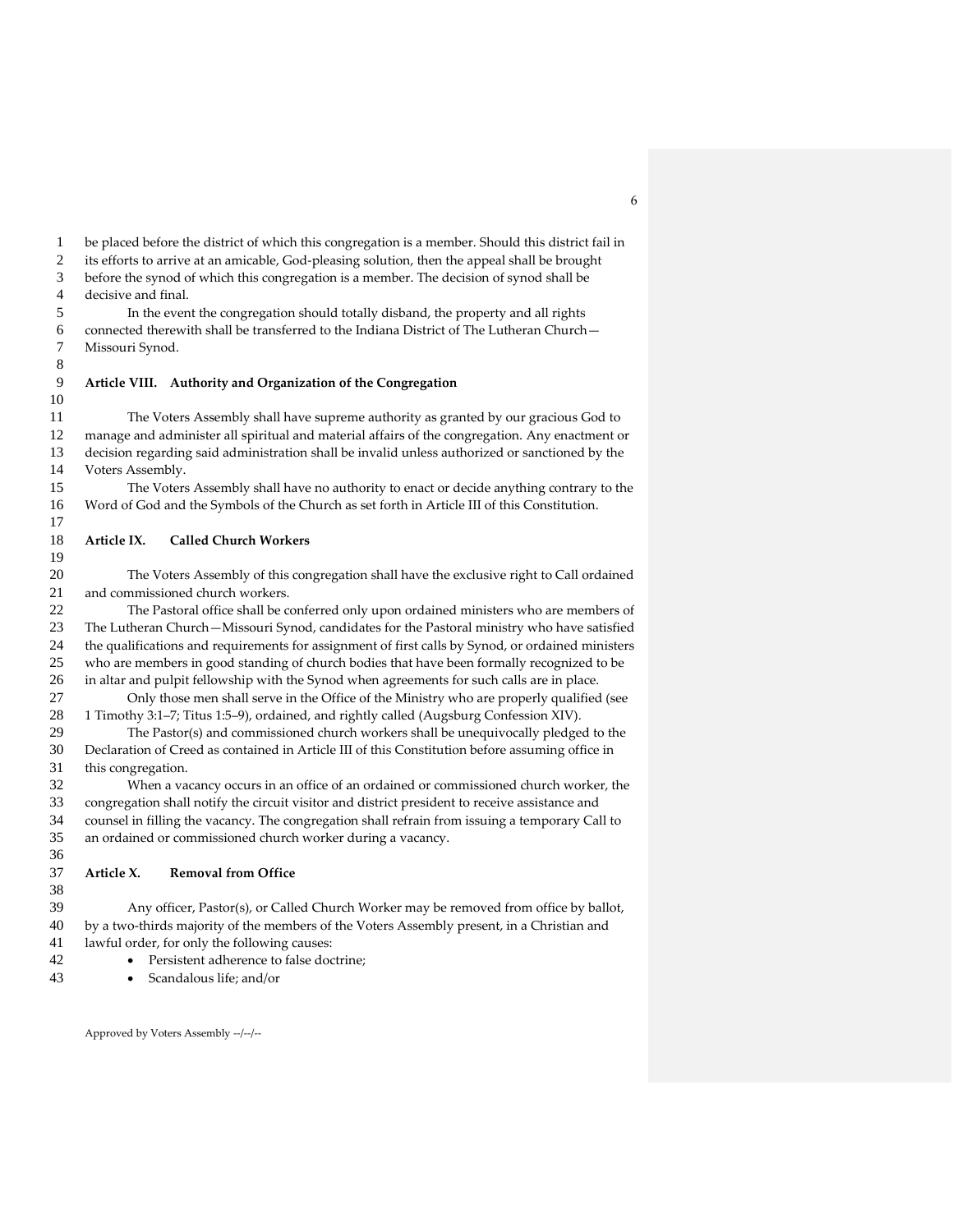## • Inability to perform official duties or willful neglect of them.

#### **Article XI. Synodical Affiliation**

 This congregation shall be affiliated with The Lutheran Church—Missouri Synod so long as the confessions and constitution of said synod are in accord with the confessions and constitution of this congregation, as laid down in Article III. This congregation shall, to the best of its ability, collaborate with such synod and assist it in affecting all sound measures intended for the building up of the kingdom of God.

### **Article XII. Organizations**

 All organizations within the congregation shall be under the supervision of the Voters Assembly.

 Only communicant members of the congregation or of a congregation of the same synodical affiliation shall be eligible for membership in such organizations.

## **Article XIII. Books and Forms**

 Synod-approved Lutheran hymn books and Books or Forms only shall be used in public worship and in all official acts of the Pastor(s).

Any exceptions must be approved by the Elders.

 In addition to the Bible and Luther's Small Catechism, only soundly orthodox books and literature, which conform to the Scriptures and the Symbolical Books, shall be used for the purpose of religious instruction.

#### **Article XIV. Fiscal Year**

 The fiscal year of the congregation shall begin on January 1 of each year and end on the following December 31.

### **Article XV. Amending the Constitution**

 Alteration or repeal of any alterable or repealable article or section of this Constitution shall require a two-thirds majority of the members of the Voters Assembly present in a regular meeting of the Voters Assembly, after prior notice of constitutional change of at least two weeks in advance of Voters Assembly meeting.

 Article III of this Constitution and all other such articles as they pertain to Scriptural doctrine and practice shall be unalterable or irrepealable.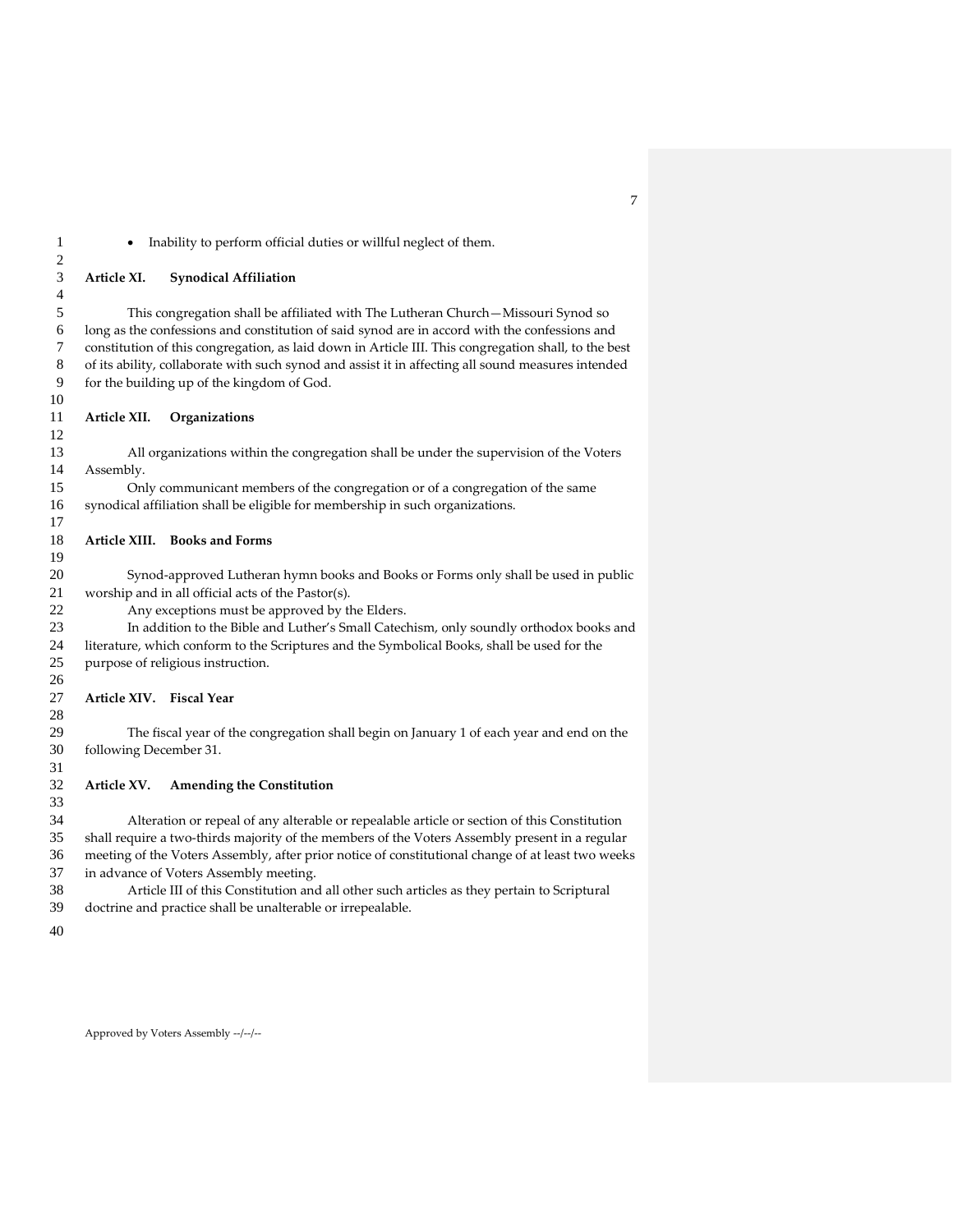## 1 BYLAWS

| $\perp$                                                        |          | <b>DILAYYJ</b>                                                                                                                                                                                                                |                                                                                                                                                                                                                                                                                                                                          |
|----------------------------------------------------------------|----------|-------------------------------------------------------------------------------------------------------------------------------------------------------------------------------------------------------------------------------|------------------------------------------------------------------------------------------------------------------------------------------------------------------------------------------------------------------------------------------------------------------------------------------------------------------------------------------|
| 2<br>3                                                         | Bylaw 1. | <b>Meeting of the Voters Assembly</b>                                                                                                                                                                                         |                                                                                                                                                                                                                                                                                                                                          |
| 4<br>5                                                         | 1.1      | Regular meetings of the Voters Assembly shall be held $two(2)$ times per year, at<br>dates and times to be established by the Church Council.                                                                                 | <b>Commented [PM1]:</b> The idea of the constitution committee is<br>that fewer regular meetings of the Voters Assembly were necessary;<br>however, provision is made for making it easier to call "additional"<br>meetings, as needed (no longer only as emergency).                                                                    |
| 6<br>7                                                         | 1.2      | Additional meetings of the Voters Assembly may be called by the Church<br>Council or, in special cases, by the Pastor(s) and/or President of the congregation.                                                                | <b>Commented [PM2]:</b> Shortened name of Church Planning<br>Council to simply Church Council (alternately, it could be referred<br>to as the Parish Council).                                                                                                                                                                           |
| 8<br>$\mathbf Q$                                               | 1.3      | Every meeting of the Voters Assembly shall be announced by word, or in the<br>bulletin at a Sunday service at least two (2) weeks prior to it.                                                                                | <b>Commented [PM3]:</b> If more additional meetings are called, it<br>was deemed wise to give more notice before calling the Voters                                                                                                                                                                                                      |
| 10<br>11<br>12                                                 | 1.4      | All meetings of the Voters Assembly shall be conducted according to Robert's<br>Rules of Order inasmuch as this applies and does not conflict with the law of<br>Christian love or discourage free and open discussion.       | Assembly. Also, specific additional media for publication were<br>eliminated.<br><b>Commented [PM4]:</b> Robert's Rules of Order for both Voters<br>Assembly and Church Council.                                                                                                                                                         |
| 13<br>14                                                       | Bylaw 2. | Quorum                                                                                                                                                                                                                        |                                                                                                                                                                                                                                                                                                                                          |
| 15<br>16<br>17<br>18                                           |          | Twenty-five percent (25%) of the number of individual voters attending Voters<br>Assembly in the previous calendar year shall constitute a quorum at any duly announced<br>meeting of the Voters Assembly.                    |                                                                                                                                                                                                                                                                                                                                          |
| 19                                                             | Bylaw 3. | Officers                                                                                                                                                                                                                      |                                                                                                                                                                                                                                                                                                                                          |
| 20                                                             | 3.1      | The elected officers of the congregation shall be the following:                                                                                                                                                              |                                                                                                                                                                                                                                                                                                                                          |
| 21<br>22<br>23<br>24<br>25<br>26<br>27<br>28<br>29<br>30<br>31 |          | President;<br>Vice President;<br>Secretary;<br>Treasurer;<br>Trustee;<br>Christian Education;<br>Human Care;<br>Missions;<br>Discipleship;<br>Four $(4)$ to six $(6)$ Elders; and<br>Two (2) at-large Church Council members. |                                                                                                                                                                                                                                                                                                                                          |
| 32<br>33                                                       | 3.2      | The appointed officers of the congregation shall be the following:<br>Christian Education Assistant,                                                                                                                          |                                                                                                                                                                                                                                                                                                                                          |
| 34<br>35                                                       |          | Treasurer Assistant, and<br>Trustee Assistant.                                                                                                                                                                                |                                                                                                                                                                                                                                                                                                                                          |
| 36<br>37<br>38                                                 | 3.3      | Moreover, the elected and appointed officers must be members of the Voters<br>Assembly. Appointed officers shall be appointed by the President with approval<br>of the Church Council.                                        | <b>Commented [PM5]:</b> By changing the preposition from "after" to<br>"with," the president makes appointments in coordination and<br>collaboration of the Church Council instead of being under the<br>authority of the Church Council. The president, like the individual<br>officers, is under the authority of the Voters Assembly. |

Approved by Voters Assembly --/--/--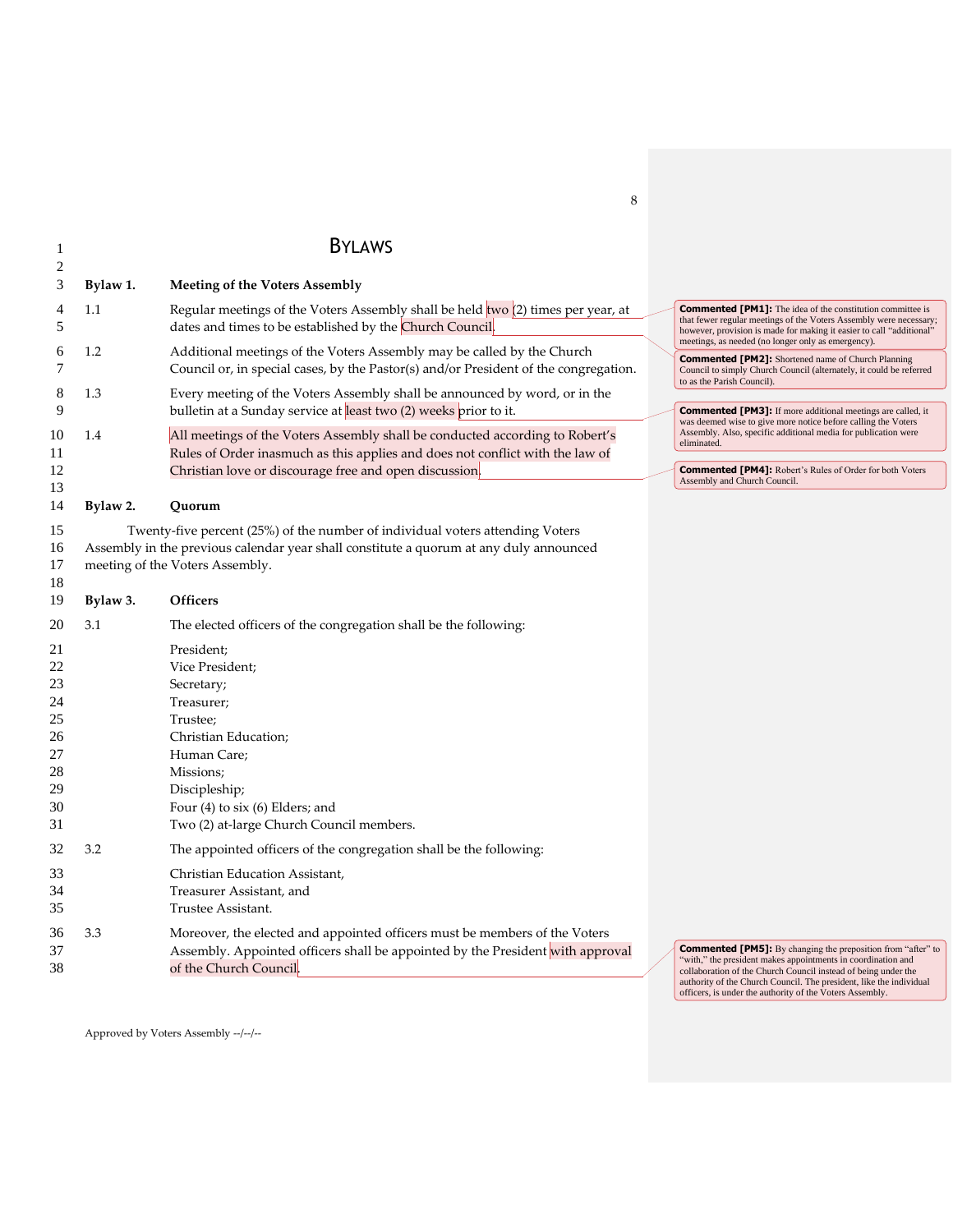| $\overline{c}$<br>3<br>4<br>5            | 3.4      | In the event of a vacancy in an elected and appointed office (except Elders), the<br>President may appoint a member of the Voters Assembly, with approval of the<br>Church Council, to any unfilled office. The term of the filled vacancy shall be<br>until the time of the next regular election. Any Elders' vacancy shall be filled by<br>election during a Voters Assembly meeting.                                                                                                                                                                                                                                                       | <b>Commented [PM6]:</b> The language of "board(s)" has been<br>removed here and throughout the bylaws.                                                                                                                                                                                   |
|------------------------------------------|----------|------------------------------------------------------------------------------------------------------------------------------------------------------------------------------------------------------------------------------------------------------------------------------------------------------------------------------------------------------------------------------------------------------------------------------------------------------------------------------------------------------------------------------------------------------------------------------------------------------------------------------------------------|------------------------------------------------------------------------------------------------------------------------------------------------------------------------------------------------------------------------------------------------------------------------------------------|
| 6<br>7<br>8<br>9<br>10<br>11<br>12<br>13 | 3.5      | The President, Vice President, Treasurer, and Trustee shall comprise the<br>executive committee of the Church Council. The executive committee shall be<br>empowered to act as the agents of the congregation in those matters for which<br>secular law has jurisdiction and shall be empowered to act on behalf of the<br>congregation in cases of emergency regarding the physical properties of the<br>congregation (e.g. boiler going out, building fire, flooding, etc.). All actions of the<br>executive committee are subject to ratification and approval by the Voters<br>Assembly (in accord with Article VIII of the Constitution). |                                                                                                                                                                                                                                                                                          |
| 14                                       | 3.6      | The Head Elder shall be elected by his fellow elders.                                                                                                                                                                                                                                                                                                                                                                                                                                                                                                                                                                                          |                                                                                                                                                                                                                                                                                          |
| 15<br>16<br>17<br>18                     | 3.7      | The Pastor(s) may attend any meeting of the officers and those serving in their<br>areas of ministry (including committee meetings). Likewise, the President may<br>attend any meeting of the officers and those serving in their areas of ministry<br>(including committee meetings), excepting a meeting of the Elders.                                                                                                                                                                                                                                                                                                                      | <b>Commented [PM7]:</b> The intention is to make it clear that both                                                                                                                                                                                                                      |
| 19<br>20                                 | Bylaw 4. | <b>Church Council</b>                                                                                                                                                                                                                                                                                                                                                                                                                                                                                                                                                                                                                          | the Pastor(s) and the President can attend any meeting in the<br>congregation, with notable exceptions. This, however, does not<br>make the Pastor(s) or President a voting member of any group.                                                                                         |
| 21<br>22<br>23<br>24                     | 4.1      | Church Council shall be composed of the elected officers of the congregation,<br>including two (2) at-large members but also only one (1) Elder representing the<br>Elders as a group. In addition, Pastor(s) and all Called Church workers shall be<br>ex-officio members of the Church Council.                                                                                                                                                                                                                                                                                                                                              | <b>Commented [PM8]:</b> This new Church Council reflects those                                                                                                                                                                                                                           |
| 25                                       | 4.2      | Authority and Responsibilities of the Church Council are as follows:                                                                                                                                                                                                                                                                                                                                                                                                                                                                                                                                                                           | elected in Bylaw 3. Moreover, by changing "Campus Ministry<br>Director" to "all Called Church workers" (as referred to in                                                                                                                                                                |
| 26<br>27                                 | 4.2.1    | Church Council is a policy-making body and is responsible for the<br>administration of the day-to-day affairs of the congregation (e.g., financial                                                                                                                                                                                                                                                                                                                                                                                                                                                                                             | Constitution Article 9), provision is made to accommodate possible<br>future staff configurations. "Ex-officio" means that they are part of<br>the Church Council by virtue of their office and that they still have<br>the right to vote (although, this will likely not be exercised). |
| 28<br>29                                 |          | affairs, building maintenance, adoption of marriage policy, stewardship<br>programs, promotion of church activities, and the like);                                                                                                                                                                                                                                                                                                                                                                                                                                                                                                            | <b>Commented [PM9]:</b> The authority and responsibilities of the<br>Church Council are expanded beyond those of the current Church<br>Planning Council. The proposed changes include, most notably, that                                                                                |
| 30<br>31                                 | 4.2.2    | The members of the executive committee of the Church Council (see<br>Bylaw $3.5$ ) shall have the authority to administer all property belonging                                                                                                                                                                                                                                                                                                                                                                                                                                                                                               | the Church Council will now be able to make policies and is<br>responsible for the administration of the day-to-day affairs of the<br>congregation.                                                                                                                                      |
| 32<br>33                                 |          | to the congregation, make contracts, accept and receive grants and<br>bequests, sign documents, appear in court, review the constitution and                                                                                                                                                                                                                                                                                                                                                                                                                                                                                                   | <b>Commented [PM10]:</b> Examples of the day-to-day affairs of the<br>congregation provide a scope of activities. "And the like" indications<br>that this listing is not exhaustive of the responsibilities.                                                                             |
| 34<br>35                                 |          | bylaws, report to the congregation when appropriate, and take other such<br>action as may be authorized by the Voters Assembly;                                                                                                                                                                                                                                                                                                                                                                                                                                                                                                                | <b>Commented [PM11]:</b> Executive Committee: President, Vice-<br>President, Treasurer, and Trustee.                                                                                                                                                                                     |
| 36<br>37                                 | 4.2.3    | It shall assist the congregation's various officers and the coordination of<br>the congregation's activities;                                                                                                                                                                                                                                                                                                                                                                                                                                                                                                                                  |                                                                                                                                                                                                                                                                                          |
| 38                                       | 4.2.4    | It shall meet monthly;                                                                                                                                                                                                                                                                                                                                                                                                                                                                                                                                                                                                                         |                                                                                                                                                                                                                                                                                          |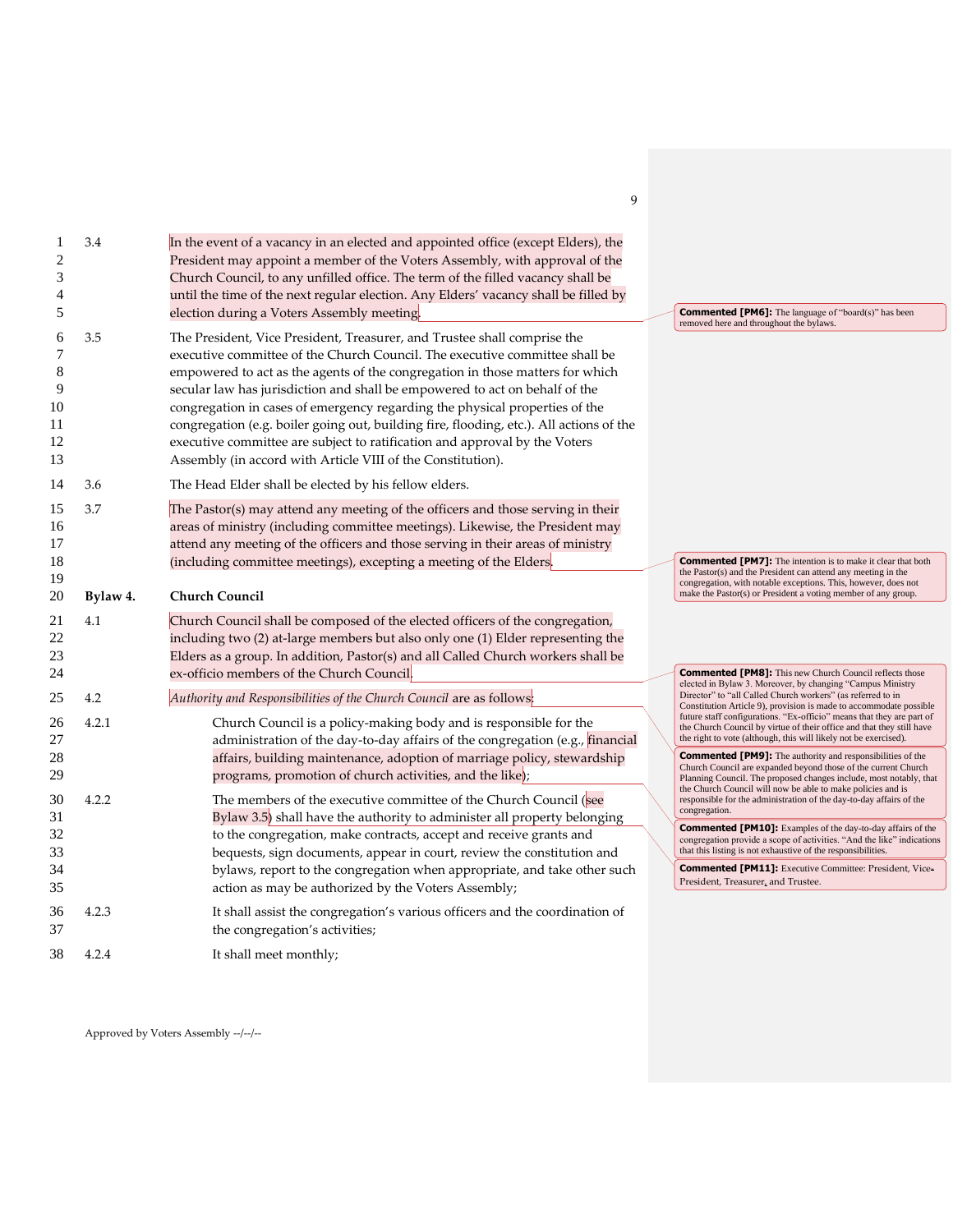| 1<br>2                     | 4.2.5    | It shall prepare and publish an agenda one (1) week prior to every<br>meeting of the Voters Assembly;                                                                                                                                                                                                                                   |                                                                                                                                                                                                                                                    |
|----------------------------|----------|-----------------------------------------------------------------------------------------------------------------------------------------------------------------------------------------------------------------------------------------------------------------------------------------------------------------------------------------|----------------------------------------------------------------------------------------------------------------------------------------------------------------------------------------------------------------------------------------------------|
| 3<br>4                     | 4.2.6    | It shall present recommendations and/or resolutions to the Voters<br>Assembly for consideration;                                                                                                                                                                                                                                        |                                                                                                                                                                                                                                                    |
| 5<br>6                     | 4.2.7    | All policies, new or amended, adopted shall be publicized to the<br>congregation;                                                                                                                                                                                                                                                       | <b>Commented [PM12]:</b> If the Church Council adopts a policy, it                                                                                                                                                                                 |
| 7<br>8                     | 4.2.8    | All actions of the Church Council are subject to ratification and approval<br>by the Voters Assembly (in accord with Article VIII of the Constitution);                                                                                                                                                                                 | immediately goes into effect; however, it is deemed necessary that<br>the congregation be informed of any new or amended policy in order<br>to evaluate and either approve or rescind at the next Voters<br>Assembly.                              |
| 9<br>10<br>11              | 4.2.9    | Led by the President, encourage members to practice faithful stewardship<br>in their contributions and in their offerings of time and talents to the<br>work of the Lord (e.g. stewardship letter, direct time-and-talent survey);                                                                                                      | <b>Commented [PM13]:</b> The Voters Assembly is the supreme<br>authority of the congregation; therefore, it's authority shall not be<br>abridged by any individual or group. This limitation on the Church<br>Council was previously in Bylaw 4.5. |
| 12<br>13                   | 4.2.10   | Led by the Treasurer, present a budget for the next Fiscal Year by the last<br>regularly scheduled meeting of the Voters Assembly; and                                                                                                                                                                                                  |                                                                                                                                                                                                                                                    |
| 14<br>15                   | 4.2.11   | Led by the Vice President, direct the church's annual stewardship<br>program.                                                                                                                                                                                                                                                           |                                                                                                                                                                                                                                                    |
| 16<br>17                   | 4.3      | Additional meetings of the Church Council may be called whenever the Pastor(s)<br>and/or President deem it necessary.                                                                                                                                                                                                                   |                                                                                                                                                                                                                                                    |
| 18<br>19<br>20<br>21       | 4.4      | All meetings of the Church Council shall be conducted according to Robert's<br>Rules of Order inasmuch as this applies and does not conflict with the law of<br>Christian love or discourage free and open discussion.                                                                                                                  |                                                                                                                                                                                                                                                    |
| 22                         | Bylaw 5. | <b>Election of Officers</b>                                                                                                                                                                                                                                                                                                             |                                                                                                                                                                                                                                                    |
| 23<br>24<br>25<br>26<br>27 | 5.1      | A nominating committee consisting of an Elder as chairman and two (2)<br>members of the Voters Assembly shall be appointed by the President and shall<br>serve until the close of the calendar year. The Committee, in consultation with<br>the Pastor(s), shall nominate two (2) candidates, if possible, for each elective<br>office. | <b>Commented [PM14]:</b> This clause added to earlier sentence for<br>clarity purposes. The nominating committee is not a standing<br>committee but serves only to the end of the calendar year.                                                   |
| 28<br>29<br>30<br>31       | 5.2      | The recommended slate of candidates shall be presented to the Voters Assembly<br>at its last regular meeting of the calendar year. While nominations may also be<br>made from the floor, only those for which the candidates have given consent<br>shall be accepted for consideration.                                                 |                                                                                                                                                                                                                                                    |
| 32                         | 5.3      | The term of every office, elected and appointed, shall be two (2) years.                                                                                                                                                                                                                                                                |                                                                                                                                                                                                                                                    |
| 33<br>34<br>35<br>36<br>37 | 5.4      | In the case of a contested election, the elections shall be held by secret ballot. The<br>criterion for election shall be established by the Voters Assembly in advance of<br>the balloting.                                                                                                                                            | <b>Commented [PM15]:</b> This clause's removal is suggested to<br>provide clarity without being directive to the Voters Assembly.<br>Likewise, "voters" is changed to "Voters Assembly" to be more<br>precise.                                     |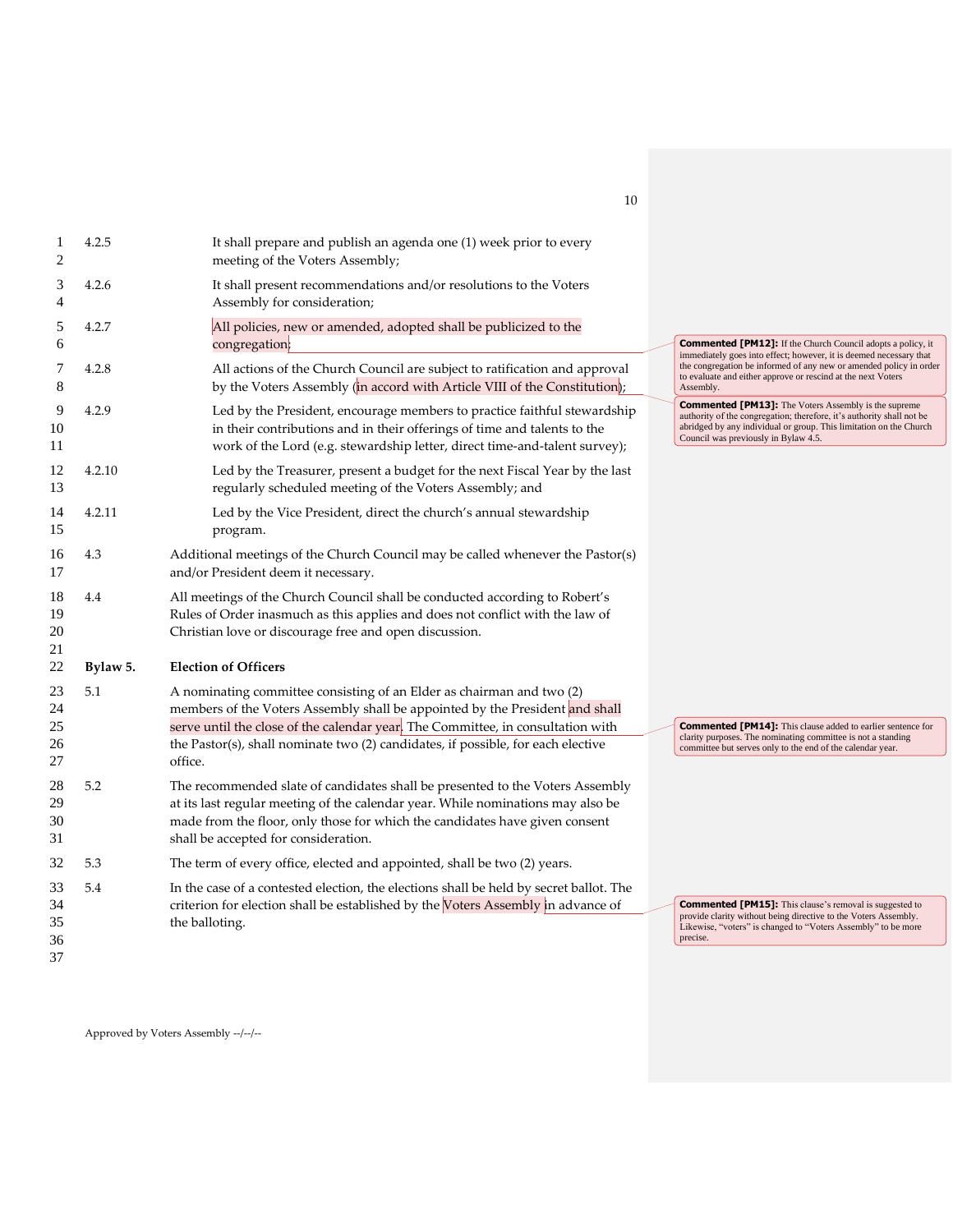| 1                    | Bylaw 6.                                                                                                                                                                                                       | <b>Terms and Duties of Officers</b>                                                                                                                                                                                                                                                                     |                          |  |  |
|----------------------|----------------------------------------------------------------------------------------------------------------------------------------------------------------------------------------------------------------|---------------------------------------------------------------------------------------------------------------------------------------------------------------------------------------------------------------------------------------------------------------------------------------------------------|--------------------------|--|--|
| 2                    | President and Vice President                                                                                                                                                                                   |                                                                                                                                                                                                                                                                                                         |                          |  |  |
| 3                    | 6.1                                                                                                                                                                                                            | The President shall:                                                                                                                                                                                                                                                                                    |                          |  |  |
| 4                    | 6.1.1                                                                                                                                                                                                          | Preside at all meetings of the Voters Assembly and the Church Council;                                                                                                                                                                                                                                  |                          |  |  |
| 5                    | 6.1.2                                                                                                                                                                                                          | Prepare an agenda for each meeting of the Church Council;                                                                                                                                                                                                                                               | Comment<br>agenda for tl |  |  |
| 6<br>7               | 6.1.3                                                                                                                                                                                                          | Serve as a member of the executive committee of the Church Council and,<br>thereby, as a legal agent of the congregation;                                                                                                                                                                               | preparing the            |  |  |
| 8                    | 6.1.4                                                                                                                                                                                                          | Make appointments as called for in the Bylaws;                                                                                                                                                                                                                                                          |                          |  |  |
| 9<br>10              | 6.1.5                                                                                                                                                                                                          | Make additional appointments with approval of the Church Council, as<br>needed;                                                                                                                                                                                                                         |                          |  |  |
| 11                   | 6.1.6                                                                                                                                                                                                          | Appoint a Call Committee, whenever needed, chaired by an Elder; and                                                                                                                                                                                                                                     |                          |  |  |
| 12<br>13<br>14       | 6.1.7<br>With assistance from the Church Council, encourage members to practice<br>faithful stewardship in their in their contributions and in their offerings<br>of time and talents to the work of the Lord. |                                                                                                                                                                                                                                                                                                         |                          |  |  |
| 15                   | 6.2                                                                                                                                                                                                            | The Vice President shall:                                                                                                                                                                                                                                                                               |                          |  |  |
| 16<br>17             | 6.2.1                                                                                                                                                                                                          | In the absence of the President, perform the duties of the office of<br>President;                                                                                                                                                                                                                      |                          |  |  |
| 18<br>19             | 6.2.2                                                                                                                                                                                                          | Serve as a member of the executive committee of the Church Council and,<br>thereby, as a legal agent of the congregation;                                                                                                                                                                               |                          |  |  |
| 20<br>21             | 6.2.3<br>With assistance from the Church Council, direct the church's annual<br>stewardship program; and                                                                                                       |                                                                                                                                                                                                                                                                                                         |                          |  |  |
| 22<br>23<br>24       | 6.2.4                                                                                                                                                                                                          | Appoint and supervise an individual to do the annual financial review of<br>the Treasurer; present the financial review to the Voters Assembly no<br>later than its second regular scheduled meeting in the calendar year.                                                                              |                          |  |  |
| 25<br>26<br>27<br>28 | 6.3                                                                                                                                                                                                            | In the event of a vacancy in the office of President, the Vice President shall<br>succeed to the office. The incoming President shall appoint a successor to the<br>office of the Vice President with approval of the Church Council. Succession is<br>limited to the completion of the term of office. |                          |  |  |
| 29                   | Secretary                                                                                                                                                                                                      |                                                                                                                                                                                                                                                                                                         |                          |  |  |
| 30                   | 6.4                                                                                                                                                                                                            | The Secretary shall:                                                                                                                                                                                                                                                                                    |                          |  |  |
| 31<br>32             | 6.4.1<br>Publish an agenda prior to any meeting of the Voters Assembly and<br>Church Council;                                                                                                                  |                                                                                                                                                                                                                                                                                                         |                          |  |  |
| 33<br>34             | 6.4.2<br>Keep accurate minutes of the meetings of the Voters Assembly and the<br>Church Council for the permanent records of the congregation;                                                                 |                                                                                                                                                                                                                                                                                                         |                          |  |  |

**Commented [PM16]:** Whereas the Church Council prepares the agenda for the Voters Assembly, the President is responsible for preparing the agenda for the Church Council and its meetings.

Approved by Voters Assembly --/--/--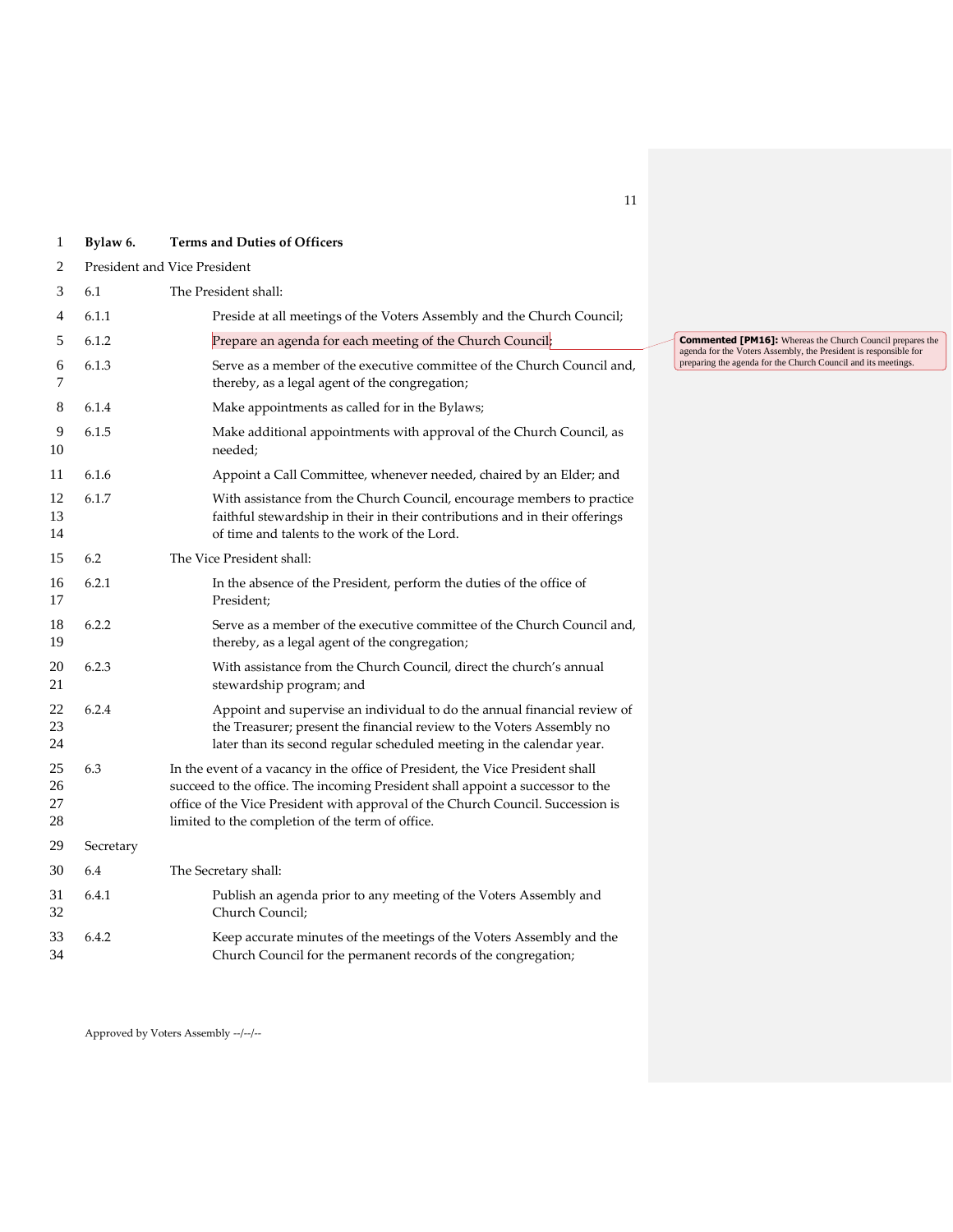| 1<br>2         | 6.4.3     | Keep a roster of the members of the Voters Assembly and inform the<br>President at the start of each Voters Assembly meeting if a quorum exists;                              |                                                                                                                                                                                                         |
|----------------|-----------|-------------------------------------------------------------------------------------------------------------------------------------------------------------------------------|---------------------------------------------------------------------------------------------------------------------------------------------------------------------------------------------------------|
| 3<br>4         | 6.4.4     | Perform such other duties as assigned by the President and in keeping<br>with the office; and                                                                                 |                                                                                                                                                                                                         |
| 5              | 6.4.5     | Maintain the Church Policies and Procedure Manual.                                                                                                                            |                                                                                                                                                                                                         |
| 6              | Treasurer |                                                                                                                                                                               |                                                                                                                                                                                                         |
| 7              | 6.5       | The Treasurer shall:                                                                                                                                                          |                                                                                                                                                                                                         |
| 8              | 6.5.1     | Serve as the financial officer of the congregation;                                                                                                                           |                                                                                                                                                                                                         |
| 9<br>10        | 6.5.2     | Serve as a member of the executive committee of the Church Council and,<br>thereby, as a legal agent of the congregation;                                                     |                                                                                                                                                                                                         |
| 11<br>12<br>13 | 6.5.3     | Disburse the funds of the congregation in accordance with its resolutions<br>and approved budgets as directed by the Voters Assembly and Church<br>Council;                   |                                                                                                                                                                                                         |
| 14             | 6.5.4     | File all tax forms (federal, state, city, and county) by their due dates;                                                                                                     |                                                                                                                                                                                                         |
| 15             | 6.5.5     | Invest all funds as approved by the Voters Assembly;                                                                                                                          | <b>Commented [PM17]:</b> "Directed" changed to "approved." This<br>reflects a more realistic approach and avoids micro-managing.                                                                        |
| 16<br>17       | 6.5.6     | Monitor the cash flow of the operational budget and make prudent<br>decisions in disbursing funds;                                                                            |                                                                                                                                                                                                         |
| 18             | 6.5.7     | Maintain the cash journals, general ledger, and all subsidiary ledgers;                                                                                                       |                                                                                                                                                                                                         |
| 19<br>20       | 6.5.8     | Give complete financial reports at each Church Council and Voters<br>Assembly meetings;                                                                                       |                                                                                                                                                                                                         |
| 21<br>22       | 6.5.9     | Provide other financial information as requested by the Voters Assembly<br>and Church Council;                                                                                |                                                                                                                                                                                                         |
| 23             | 6.5.10    | Keep informed of changes in tax reporting of financial information;                                                                                                           |                                                                                                                                                                                                         |
| 24             | 6.5.11    | Provide direction to the Treasurer Assistant;                                                                                                                                 | <b>Commented [PM18]:</b> This adjustment eliminates who the<br>Financial Assistant ought to listen to. No longer the Treasurer and                                                                      |
| 25<br>26<br>27 | 6.5.12    | Maintain accurate records of the receipts and disbursements of the<br>congregation (these records shall be reviewed annually under the<br>supervision of the Vice President); | the Financial Secretary and the Board of Stewardship as a whole, but<br>just the Treasurer.<br>Position of Financial Secretary eliminated and duties given to<br>Treasurer and the Treasurer Assistant. |
| 28<br>29<br>30 | 6.5.13    | With assistance from the Church Council, present a budget for the next<br>Fiscal Year by the last regularly scheduled meeting of the Voters<br>Assembly;                      |                                                                                                                                                                                                         |
| 31<br>32       | 6.5.14    | Oversee the counting of all service offerings and deposits to the bank<br>account;                                                                                            |                                                                                                                                                                                                         |
| 33<br>34       | 6.5.15    | Oversee the posting of all contributions to individual member's<br>contribution records and to resolve disputes in posting errors;                                            |                                                                                                                                                                                                         |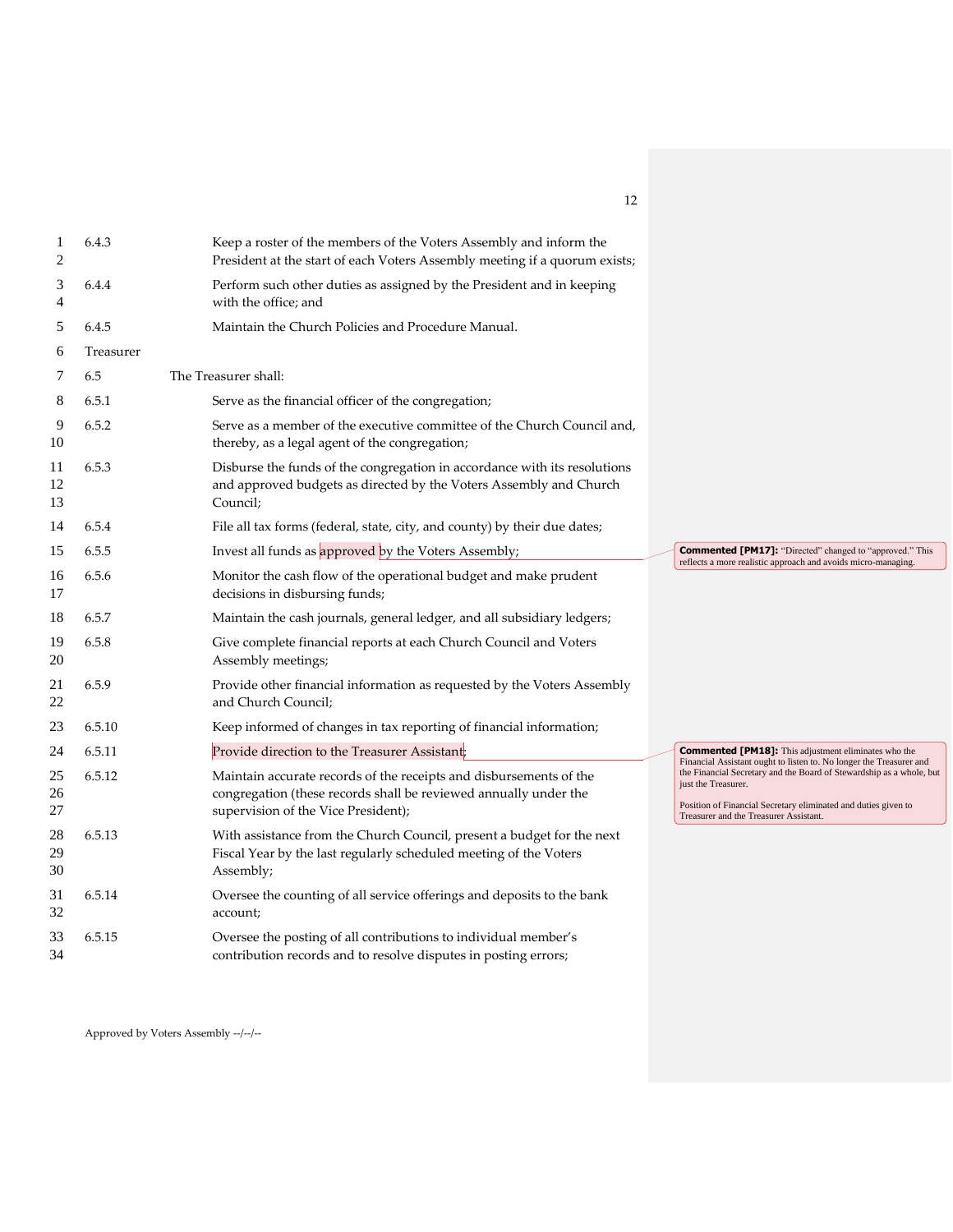| 1<br>2               | 6.5.16  | Notify the Pastor(s), Church Council, and Voters Assembly of any special<br>contributions that might require a special acknowledgment to the donor;                                                                                                               |                                                                                                                                  |
|----------------------|---------|-------------------------------------------------------------------------------------------------------------------------------------------------------------------------------------------------------------------------------------------------------------------|----------------------------------------------------------------------------------------------------------------------------------|
| 3<br>4               | 6.5.17  | Make sure donors receive proper substantiation for all gifts as noted in<br>the Treasurer's Manual; and                                                                                                                                                           |                                                                                                                                  |
| 5                    | 6.5.18  | Maintain all records for the various memorials and trusts.                                                                                                                                                                                                        |                                                                                                                                  |
| 6                    | Elders  |                                                                                                                                                                                                                                                                   |                                                                                                                                  |
| 7                    | 6.6     | The Elders shall:                                                                                                                                                                                                                                                 |                                                                                                                                  |
| 8<br>9               | 6.6.1   | Assist the Pastor(s) in matters pertaining to the spiritual welfare of the<br>congregation and its members;                                                                                                                                                       |                                                                                                                                  |
| 10<br>11             | 6.6.2   | Assist the Pastor(s) in working reconciliation among and between the<br>members of the congregation, in accordance with Matthew 18:15-18;                                                                                                                         | <b>Commented [PM19]:</b> Instead of simply being a check to see if a                                                             |
| 12<br>13<br>14<br>15 | 6.6.3   | Assist the Pastor(s) in encouraging members who have been negligent in<br>their attendance at services and in the use of the Sacraments and<br>stewardship, to repent of their sinful ways, and to enjoy fully the means<br>of grace in the fellowship of Christ; | member ought to be excommunicated, the elders will assist in<br>working reconciliation between members of the congregation.      |
| 16<br>17<br>18       | 6.6.4   | Members not responding to church discipline shall be removed from the<br>rolls upon decision of the Elders; and any such removals shall be reported<br>to the Voters Assembly;                                                                                    |                                                                                                                                  |
| 19<br>20<br>21       | 6.6.5   | See to it that all services are conducted in such a manner as to be<br>consistent with the teachings and confessions of the Evangelical Lutheran<br>Church;                                                                                                       |                                                                                                                                  |
| 22                   | 6.6.6   | Appoint and supervise ushers and the head usher;                                                                                                                                                                                                                  |                                                                                                                                  |
| 23                   | 6.6.7   | Appoint and supervise choir directors, organist, and pianist; and                                                                                                                                                                                                 |                                                                                                                                  |
| 24<br>25             | 6.6.8   | Hire and supervise, in conjunction with the Pastor(s), the Pastor's<br>Secretary.                                                                                                                                                                                 |                                                                                                                                  |
| 26                   | Trustee |                                                                                                                                                                                                                                                                   |                                                                                                                                  |
| 27                   | 6.7     | The Trustee shall:                                                                                                                                                                                                                                                |                                                                                                                                  |
| 28                   | 6.7.1   | Supervise and/or care for the physical properties of the congregation;                                                                                                                                                                                            |                                                                                                                                  |
| 29<br>30             | 6.7.2   | Serve as a member of the executive committee of the Church Council and,<br>thereby, as a legal agent of the congregation;                                                                                                                                         |                                                                                                                                  |
| 31                   | 6.7.3   | Provide direction to the Trustee Assistant;                                                                                                                                                                                                                       | <b>Commented [PM20]:</b> The new appointed position of Trustee<br>Assistant will be under the direct supervision of the Trustee. |
| 32                   | 6.7.4   | Recruit and supervise volunteers to assist the trustee in his or her duties;                                                                                                                                                                                      |                                                                                                                                  |
| 33                   | 6.7.5   | Hire and supervise custodial care;                                                                                                                                                                                                                                |                                                                                                                                  |
| 34<br>35             | 6.7.6   | Employ and supervise person(s) to assist the trustee in performing his or<br>her duties;                                                                                                                                                                          |                                                                                                                                  |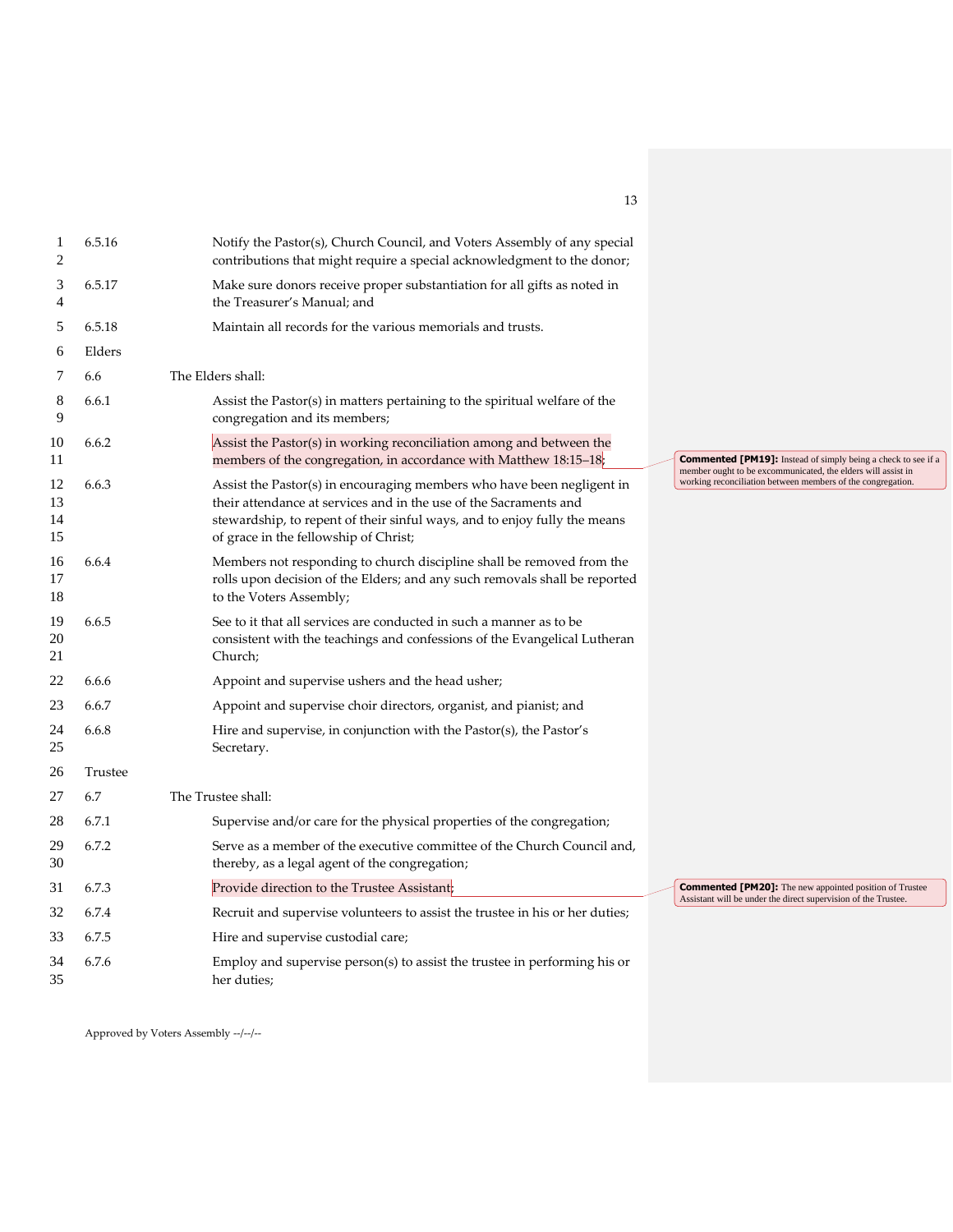| 1<br>2         | 6.7.7               | Implement and administer the key policy and procedures (this policy is<br>to be kept on file in the office of the Pastor's Secretary); and                                                            |                                                                                                                                       |
|----------------|---------------------|-------------------------------------------------------------------------------------------------------------------------------------------------------------------------------------------------------|---------------------------------------------------------------------------------------------------------------------------------------|
| 3<br>4         | 6.7.8               | Maintenance and use of sound, video, and editing equipment.                                                                                                                                           | <b>Commented [PM21]:</b> A version of this duty was previously<br>under Discipleship.                                                 |
| 5              | Christian Education |                                                                                                                                                                                                       | <b>Commented [PM22]:</b> Previously, Christian Education was set                                                                      |
| 6              | 6.8                 | The Christian Education officer shall:                                                                                                                                                                | up more like a School Board.                                                                                                          |
| 7<br>8         | 6.8.1               | Assist the Pastor(s) in the education and training of the congregation's<br>youth;                                                                                                                    |                                                                                                                                       |
| 9              | 6.8.2               | Direct and supervise the pre-K through 8th-grade educational program;                                                                                                                                 |                                                                                                                                       |
| 10<br>11       | 6.8.3               | Select teachers and volunteers, and provide the necessary training and<br>materials to support them;                                                                                                  |                                                                                                                                       |
| 12             | 6.8.4               | Help equip parents with Christian education materials for the home; and                                                                                                                               |                                                                                                                                       |
| 13<br>14       | 6.8.5               | Organize additional educational opportunities (e.g. Vacation Bible<br>School, Children Christmas Program).                                                                                            |                                                                                                                                       |
| 15             | Human Care          |                                                                                                                                                                                                       |                                                                                                                                       |
| 16             | 6.9                 | The Human Care officer shall:                                                                                                                                                                         |                                                                                                                                       |
| 17<br>18<br>19 | 6.9.1               | Represent the congregation in community activities and serve as the<br>liaison between Grace Evangelical Lutheran Church and the professional<br>and community service agencies within the community; |                                                                                                                                       |
| 20<br>21       | 6.9.2               | Administer a financial and spiritual assistance program for families<br>and/or individuals in times of need;                                                                                          | <b>Commented [PM23]:</b> "Emergency" changed to "need," which                                                                         |
| 22             | 6.9.3               | Be aware of and investigate community involvement activities; and                                                                                                                                     | is a broader term, allowing for more flexibility.                                                                                     |
| 23<br>24       | 6.9.4               | Bring recommendations to the Church Council for authority to<br>participate.                                                                                                                          |                                                                                                                                       |
| 25             | Discipleship        |                                                                                                                                                                                                       | <b>Commented [PM24]:</b> Much of the previous Board of<br>Discipleship was moved to other elected officers. Discipleship now          |
| 26             | 6.10                | The Discipleship officer shall:                                                                                                                                                                       | deals with the assimilation of new members as well as the general<br>involvement of members in the life and work of the congregation. |
| 27<br>28       | 6.10.1              | Assist in assimilating new members in the life and work of the<br>congregation;                                                                                                                       |                                                                                                                                       |
| 29<br>30       | 6.10.2              | In conjunction with the church office, ensure all guests are contacted on a<br>timely basis;                                                                                                          |                                                                                                                                       |
| 31<br>32<br>33 | 6.10.3              | Propose and help organize teaching opportunities for members on how to<br>live as Christians in their vocations (i.e., marriage training, financial<br>giving, community service, witness, etc.); and |                                                                                                                                       |
| 34<br>35       | 6.10.4              | Propose and help organize congregational events and activities to<br>strengthen relationships within the congregation and among the                                                                   |                                                                                                                                       |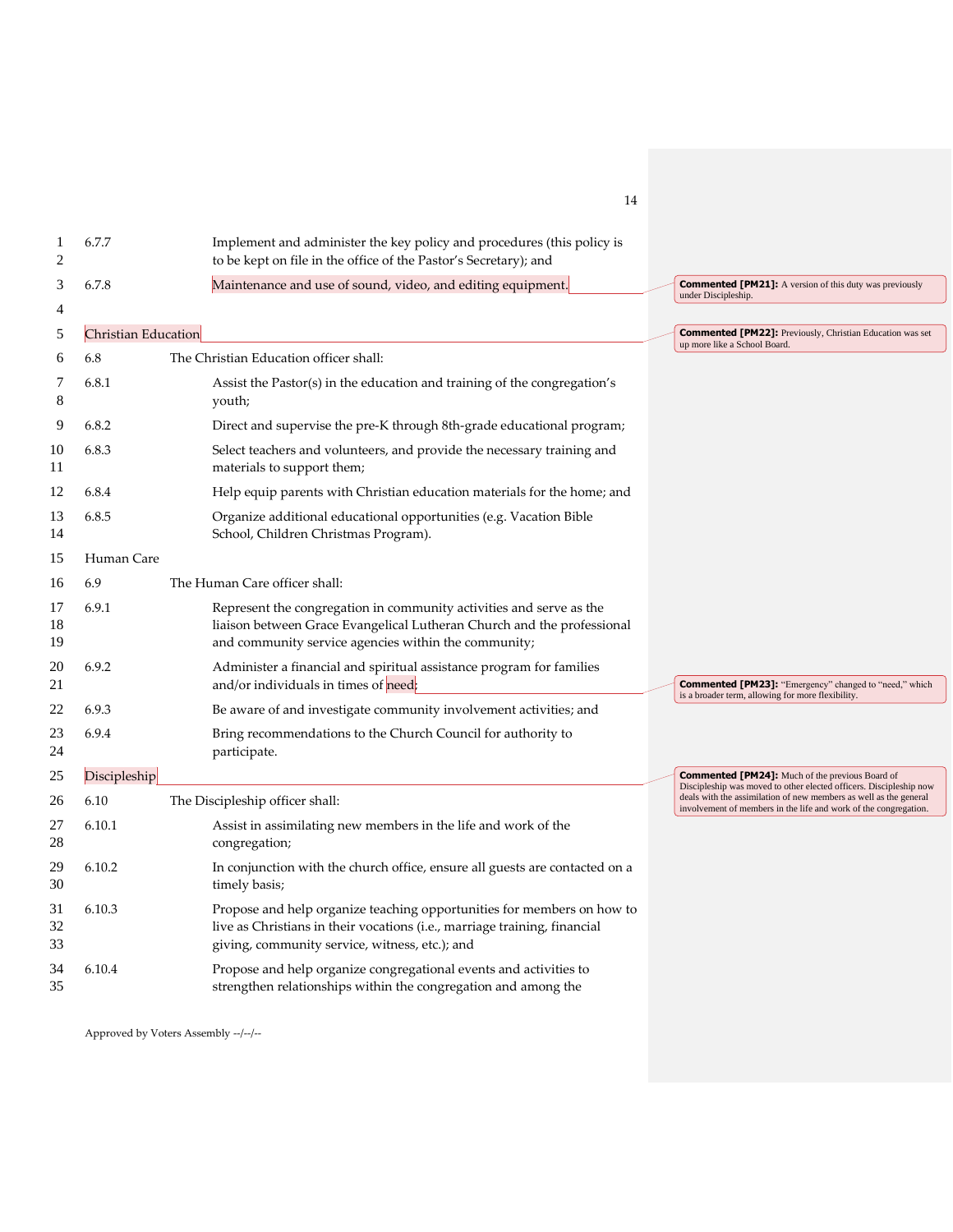| 2                                                  |                     | community (e.g. new members meals, Advent and Lenten convenience<br>meals, game nights, fall festival).                                                                                                                                                                                                                                                                                                                                                                                                                                                                                                                                                                                                                                                            |                                                                                                                                         |
|----------------------------------------------------|---------------------|--------------------------------------------------------------------------------------------------------------------------------------------------------------------------------------------------------------------------------------------------------------------------------------------------------------------------------------------------------------------------------------------------------------------------------------------------------------------------------------------------------------------------------------------------------------------------------------------------------------------------------------------------------------------------------------------------------------------------------------------------------------------|-----------------------------------------------------------------------------------------------------------------------------------------|
| 3                                                  | Missions            |                                                                                                                                                                                                                                                                                                                                                                                                                                                                                                                                                                                                                                                                                                                                                                    | <b>Commented [PM25]:</b> Missions deals with the spread of the<br>Gospel to those outside the church, including witness, campus         |
| 4                                                  | 6.11                | The Missions officer shall:                                                                                                                                                                                                                                                                                                                                                                                                                                                                                                                                                                                                                                                                                                                                        | ministry, missions, and outreach. It now includes local evangelism.                                                                     |
| 5<br>6                                             | 6.11.1              | Coordinate missionary activities to the Ball State University community,<br>East Central Indiana, and the world;                                                                                                                                                                                                                                                                                                                                                                                                                                                                                                                                                                                                                                                   | <b>Commented [PM26]:</b> Language from our bulletin.                                                                                    |
| 7                                                  | 6.11.2              | Coordinate an annual mission Sunday with the Pastor(s);                                                                                                                                                                                                                                                                                                                                                                                                                                                                                                                                                                                                                                                                                                            |                                                                                                                                         |
| 8<br>9<br>10                                       | 6.11.3              | Foster congregational awareness concerning mission activity and all<br>opportunities at the circuit, district, and synod levels and recommend to<br>the Church Council where financial assistance should be given;                                                                                                                                                                                                                                                                                                                                                                                                                                                                                                                                                 |                                                                                                                                         |
| 11                                                 | 6.11.4              | Provide prayer support for missionaries throughout the world; and                                                                                                                                                                                                                                                                                                                                                                                                                                                                                                                                                                                                                                                                                                  |                                                                                                                                         |
| 12<br>13<br>14                                     | 6.11.5              | Maintain correspondence with missionaries, as well as other mission<br>projects, and provide reports to the congregation, as needed.                                                                                                                                                                                                                                                                                                                                                                                                                                                                                                                                                                                                                               | <b>Commented [PM27]:</b> The Order of Business bylaw was                                                                                |
| 15                                                 | Bylaw 7.            | Word and Sacrament Ministry to the Ball State University Community                                                                                                                                                                                                                                                                                                                                                                                                                                                                                                                                                                                                                                                                                                 | removed. President is now explicitly responsible for setting the<br>agenda for meetings of the Church Council. Church Council is        |
| 16<br>17<br>18<br>19<br>20<br>21<br>22<br>23<br>24 | taking precedence.  | An agreement was entered into in 1976 by Grace congregation and the Indiana District<br>Mission Board that brought together the campus ministry at Ball State University as a mission<br>responsibility of Grace Evangelical Lutheran Church, Muncie, Indiana. In 1989, the campus-<br>worshiping congregation was incorporated into the worshiping body of Grace congregation.<br>Since Grace congregation has responsibility for administration of Word and Sacrament ministry<br>to the students at Ball State University, any conflicts between the constitution of this<br>congregation and the carrying out of campus ministry shall be resolved by this constitution                                                                                        | explicitly responsible for setting the agenda for meetings of the<br>Voters Assembly.                                                   |
| 25                                                 | Bylaw 8.            | Mission Responsibilities of the Campus Ministry Director                                                                                                                                                                                                                                                                                                                                                                                                                                                                                                                                                                                                                                                                                                           | <b>Commented [PM28]:</b> Board of University Students and Young<br>Adults eliminated and all campus ministry is under the Pastor(s) and |
| 26<br>27<br>28<br>29<br>30<br>31<br>32<br>33<br>34 | Grace congregation. | Campus ministry responsibilities shall be carried out through cooperative efforts by the<br>Senior Pastor of Grace and the Campus Ministry Director. The Campus Ministry Director may<br>be an associate Pastor, an assistant Pastor, a vicar, or a deaconess. The Campus Ministry<br>Director shall work in close cooperation with and under the supervision of the Senior Pastor.<br>The Campus Ministry Director shall have prime responsibility for working with the Ball State<br>University community in planning and implementing mission endeavors as relate to campus<br>ministry. The Campus Ministry Director shall also be involved in the mission and ministry of<br>The Campus Ministry Director shall work in conjunction with the Indiana District | the Campus Ministry Director.                                                                                                           |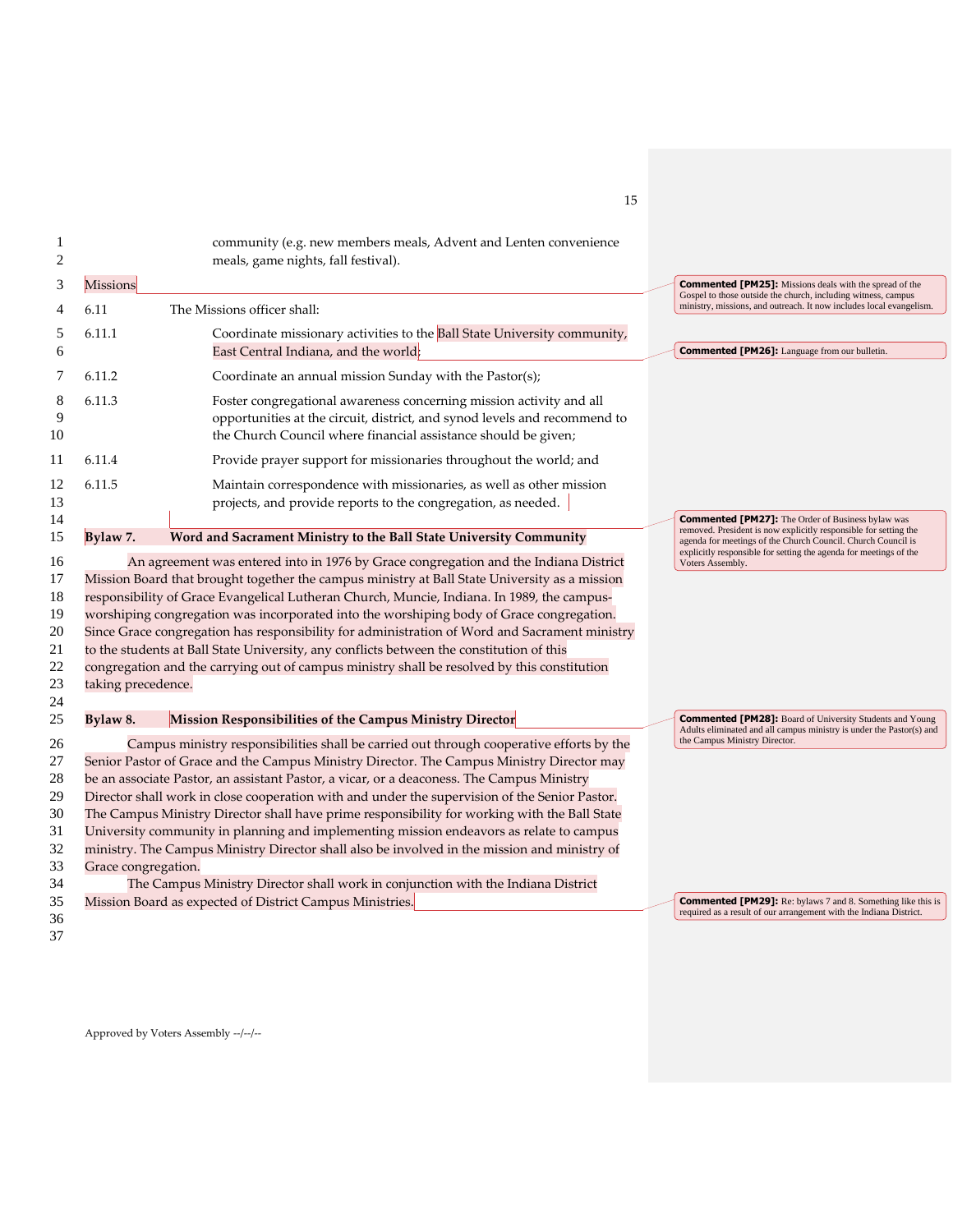#### **Bylaw 9. Indemnification**

 Indemnification. The church may indemnify any official of the church made a party to a proceeding because such individual is or was an official of the church against any liability and expenses incurred by such individual in connection with the proceeding; provided that it is determined in the specific case that such individual has met the standard of conduct for indemnification herein specified. The church may pay for or reimburse the reasonable expenses incurred by an official of the church in connection with any such proceeding in advance of final disposition thereof, in accordance with such procedures and conditions as the session may specify.

 9.1 Definitions. For purposes of this session: 9.1.1 The term "official of the church" means an individual who is or was a minister, officer, or employee of the church, and shall include any such person and any member who is or was serving at the request of the church, through any of its ministers, officers, Church Council, or Voters Assembly as a member of an administrative unit of the church or as an 16 officer, employee, or agent of any other entity. 9.1.2 The term "standard of conduct of indemnification" means: 9.1.2.1 The individual's conduct was in good faith; and 9.1.2.2 The individual reasonably believed that the individual's conduct was in the best interests of the church; and 21 9.1.2.3 In the case of any criminal proceeding, the individual either (a)<br>22 had reasonable cause to believe the individual's conduct was had reasonable cause to believe the individual's conduct was lawful or (b) had no reasonable cause to believe his or her conduct was unlawful. 9.1.3 The term "expenses" includes all direct and indirect costs (including without limitation counsel fees, retainers, court costs, transcripts, fees of experts, witness fees, travel expenses, duplicating costs, printing and binding costs, telephone charges, postage, delivery service fees, all other disbursements, or out-of-pocket expenses) actually incurred in connection with the investigation, defense, settlement, or appeal of a proceeding. 9.1.4 The term "liability" means any judgment, settlement, penalty, fine, excise tax (including an excise tax assessed with respect to an employee benefit plan) incurred with respect to a proceeding. 9.1.5 The term "party" includes an individual who was, is, or is threatened to be, made a named defendant or respondent in a proceeding. 9.1.6 The term "proceeding" means any threatened, pending, or completed action, suit or proceeding, whether civil, criminal, administrative, or investigative and whether formal or informal.

Approved by Voters Assembly --/--/--

**Commented [PM30]:** Probably required by church liability insurance—don't touch!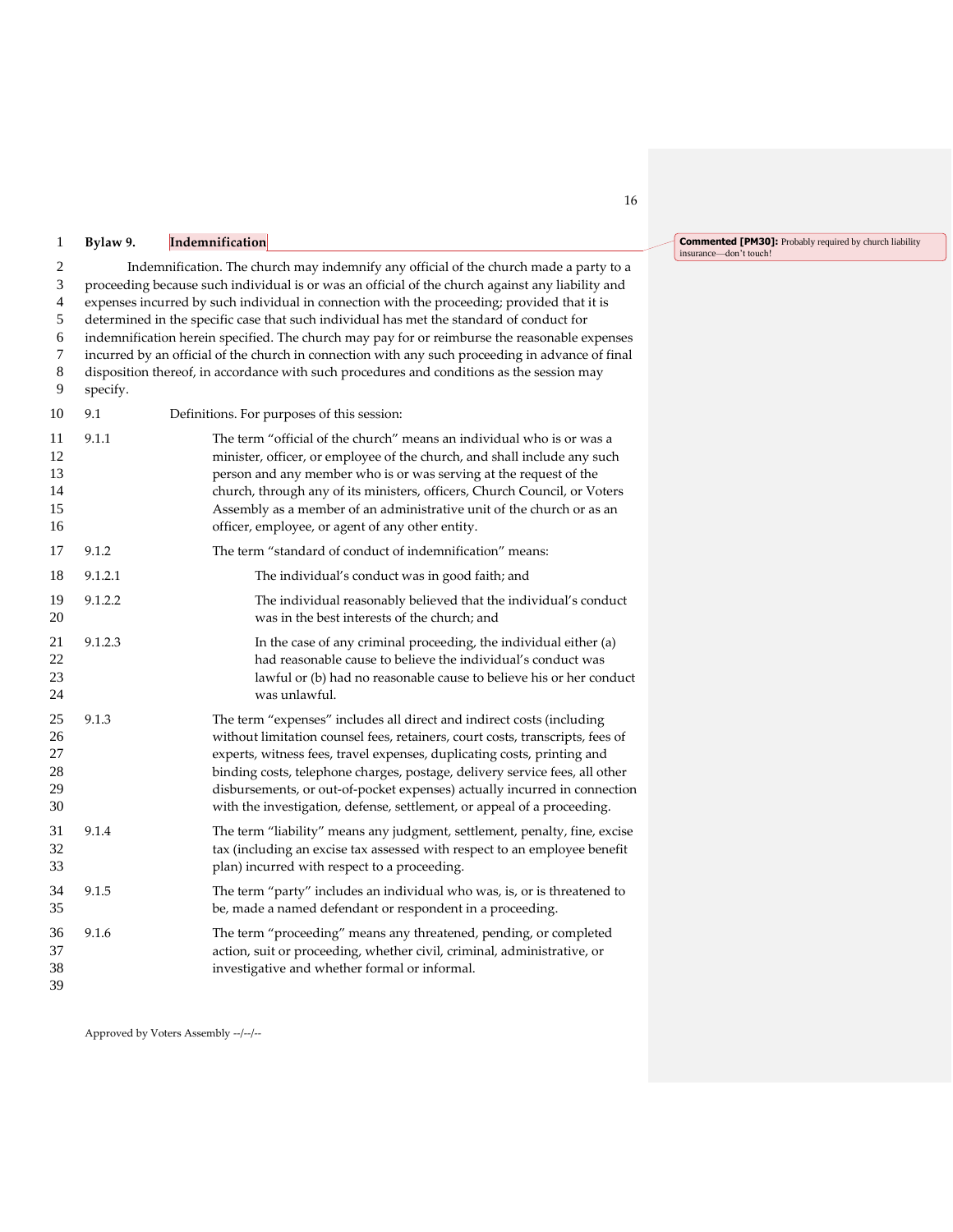|    | Bylaw 10. | <b>Auxiliary Organizations</b>                                                             | <b>Commented [PM31]:</b> This bylaw is suggested to cover all<br>auxiliary groups that exist or may be formed within the               |
|----|-----------|--------------------------------------------------------------------------------------------|----------------------------------------------------------------------------------------------------------------------------------------|
|    |           | All auxiliary organizations (e.g. Ladies Aid, Men's Club, Youth Group, etc.) shall exist   | congregation, meaning that all these groups are subject to the<br>authority to the congregation.                                       |
| 3  |           | with approval of the Voters Assembly.                                                      | <b>Commented [PM32]:</b> Any group of this nature (i.e., Youth                                                                         |
|    |           | The purpose and objectives of any auxiliary organization shall be in harmony with the      | Group) will be considered an auxiliary of the congregation, much                                                                       |
|    |           | purpose and objectives of the congregation.                                                | like the LWML, Ladies Aid, Altar Guild, or Kitchen. Auxiliaries<br>still are under the authority of the Voters Assembly but are given  |
|    |           | Auxiliary organizations shall have the right to govern themselves, including               | authority to elect their own officers (if desirable).                                                                                  |
|    |           | establishment of officers and bylaws of the auxiliary organization.                        |                                                                                                                                        |
| 8  |           |                                                                                            |                                                                                                                                        |
|    | Bylaw 11. | <b>Amending the Bylaws</b>                                                                 | <b>Commented [PM33]:</b> The process of amending the bylaws was                                                                        |
| 10 |           | Alteration or repeal of any bylaw shall require a simple majority of the members of the    | removed from the Constitution because the Bylaws are a separate<br>document and ought to govern themselves. As a result, provision for |
| 11 |           | Voters Assembly present in a regular meeting of the Voters Assembly, after prior notice of | amending bylaws is necessary to include. The bylaws, though, will<br>require only a simple majority to amend, allowing for easier      |
| 12 |           | bylaw change of at least two (2) weeks in advance of the Voters Assembly meeting.          | adjustment as needs arise.                                                                                                             |
| 13 |           |                                                                                            |                                                                                                                                        |
|    |           |                                                                                            |                                                                                                                                        |
| 14 |           |                                                                                            | <b>Commented [PM34]:</b> The Miscellaneous bylaw (which covered<br>Memorials Coordinator, Nursery Coordinator, Historian, Athletics    |
|    |           |                                                                                            | Coordinator, Congregational Care Coordinator, Safety Deposit Box                                                                       |
|    |           |                                                                                            | policy, and Church Procedure Manual) moved to the Church<br>Procedural (and Policy) Manual.                                            |

17

Approved by Voters Assembly --/--/--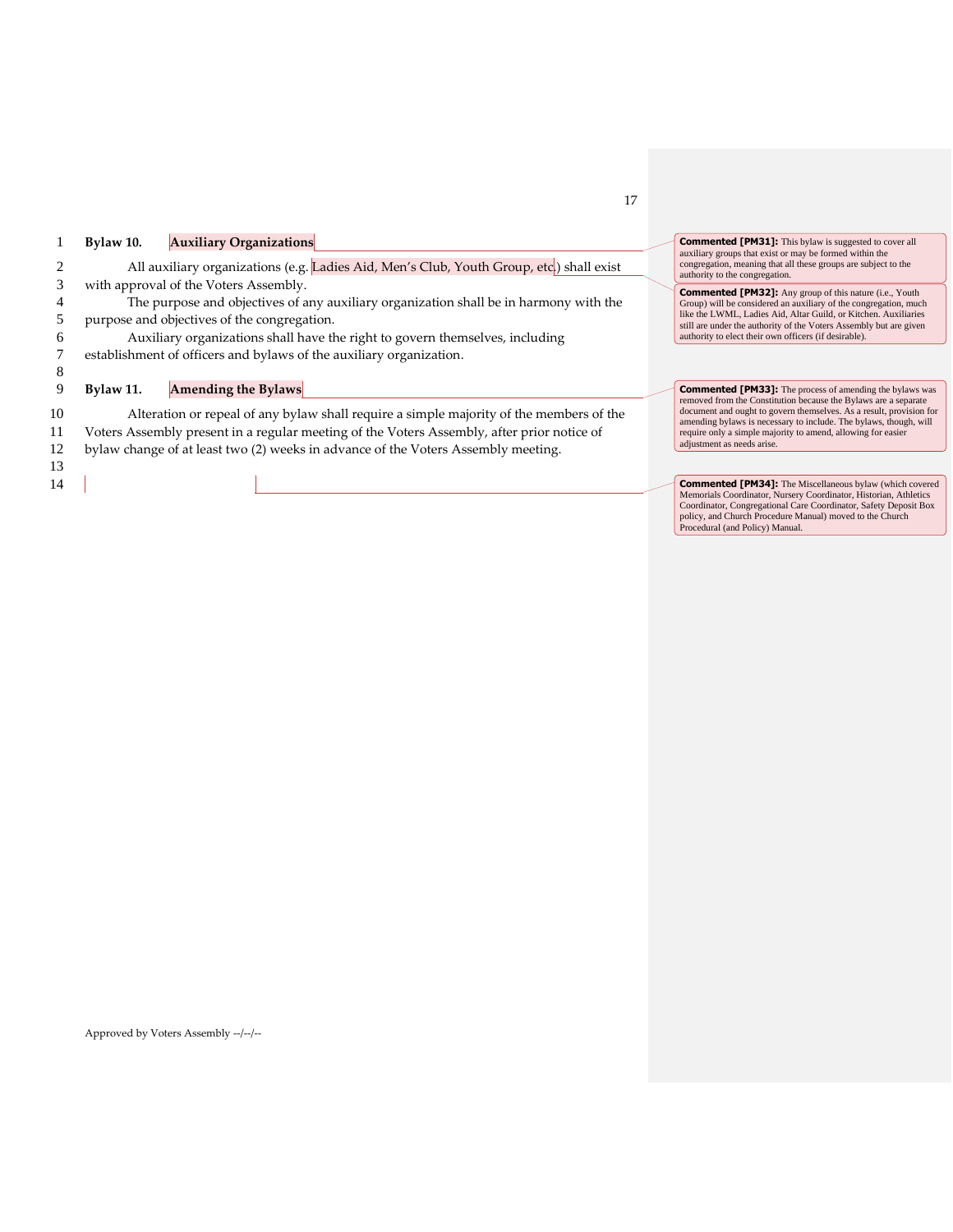- 1 Grace Evangelical Lutheran Church in Muncie, Indiana
- 2 Congregational Form
- 3 Current (since January 1, 2010)



4

Approved by Voters Assembly --/--/--